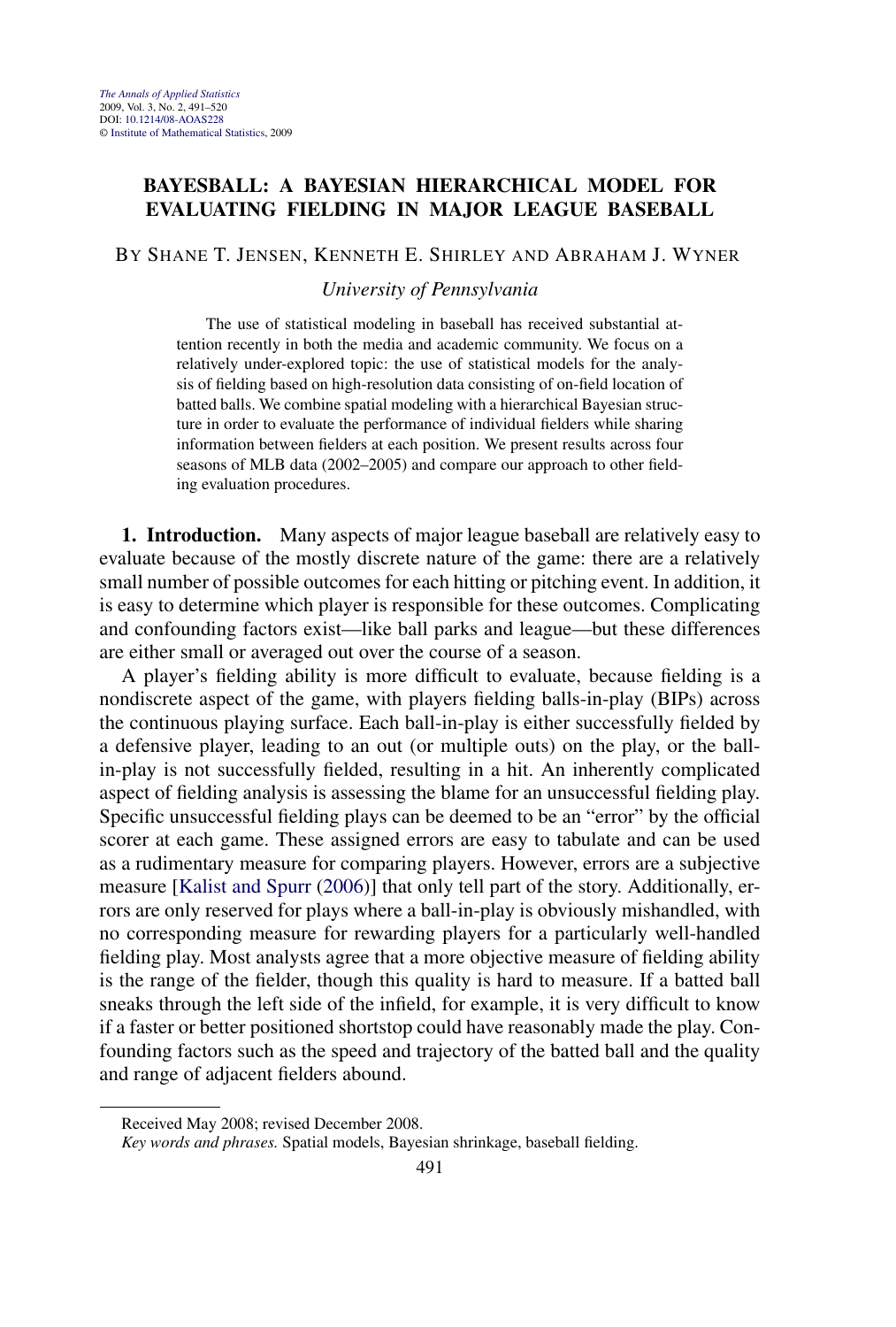Furthermore, because of the large and continuous playing surface, the evaluation of fielding in major league baseball presents a greater modeling challenge than the evaluation of offensive contributions. Previous approaches have addressed this problem by avoiding continuous models and instead discretizing the playing surface. The Ultimate Zone Rating (UZR) is based on a division of the playing field into 64 large zones, with fielders evaluated by tabulating their successful plays within each zone [\[Lichtman](#page-29-0) [\(2003\)](#page-29-0)]. The Probabilistic Model of Range (PMR) divides the field into 18 pie slices (every 5 degrees) on either side of second base, with fielders evaluated by tabulating their successful plays within each slice [\[Pinto](#page-29-0) [\(2006\)](#page-29-0)]. Another similar method is the recently published Plus-Minus system [\[Dewan](#page-28-0) [\(2006\)](#page-28-0)]. The weakness of these methods is that each zone or slice is quite large, which limits the extent to which differences between fielders are detectable, since every ball hit into a zone is treated equally.

Our methodology addresses the continuous playing surface by modeling the success of a fielder on a given BIP as a function of the location of that BIP, where location is measured as a *continuous* variable. We fit a hierarchical Bayesian model to evaluate the success of each individual fielder, while sharing information between fielders at the same position. Hierarchical Bayesian models have also recently been used by [Reich et al.](#page-29-0) [\(2006\)](#page-29-0) to estimate the spatial distribution of basketball shot chart data. Our ultimate goal is to produce an evaluation by estimating the number of runs that a given fielder saves or costs his team during the season compared to the average fielder at his position. Since this quantity is not directly observed, it cannot be used as the outcome variable in a statistical model. Therefore, our evaluation requires two steps. First, we model the binary variable of whether a player successfully fields a given BIP (an outcome we can observe) as a function of the BIP location. Then, we integrate over the estimated distribution of BIP locations and multiply by the estimated consequence of a successful or unsuccessful play, measured in runs, to arrive at our final estimate of the number of runs saved or cost by a given fielder in a season.

We present our Bayesian hierarchical model implemented on high-resolution data in Section 2. In Section [3](#page-7-0) we illustrate our method using one particular position and BIP type as an example. In Section [4](#page-16-0) we describe the calculations we make to convert the parameter estimates from the Bayesian hierarchical model to an estimate of the runs saved or cost. In Section [5](#page-22-0) we present our integrated results, and we compare our results to those from a representative previous method, UZR, in Section [6.](#page-26-0) We conclude with a discussion in Section [7.](#page-27-0)

### **2. Bayesian hierarchical model for individual players.**

2.1. *The data*. Our fielding evaluation is based upon high-resolution data collected by Baseball Info Solutions [\[BIS](#page-28-0) [\(2007\)](#page-28-0)]. Every ball put into play in a major league baseball game is mapped to an  $(x, y)$  coordinate on the playing field, up to a resolution of approximately  $4 \times 4$  feet. Our research team collected samples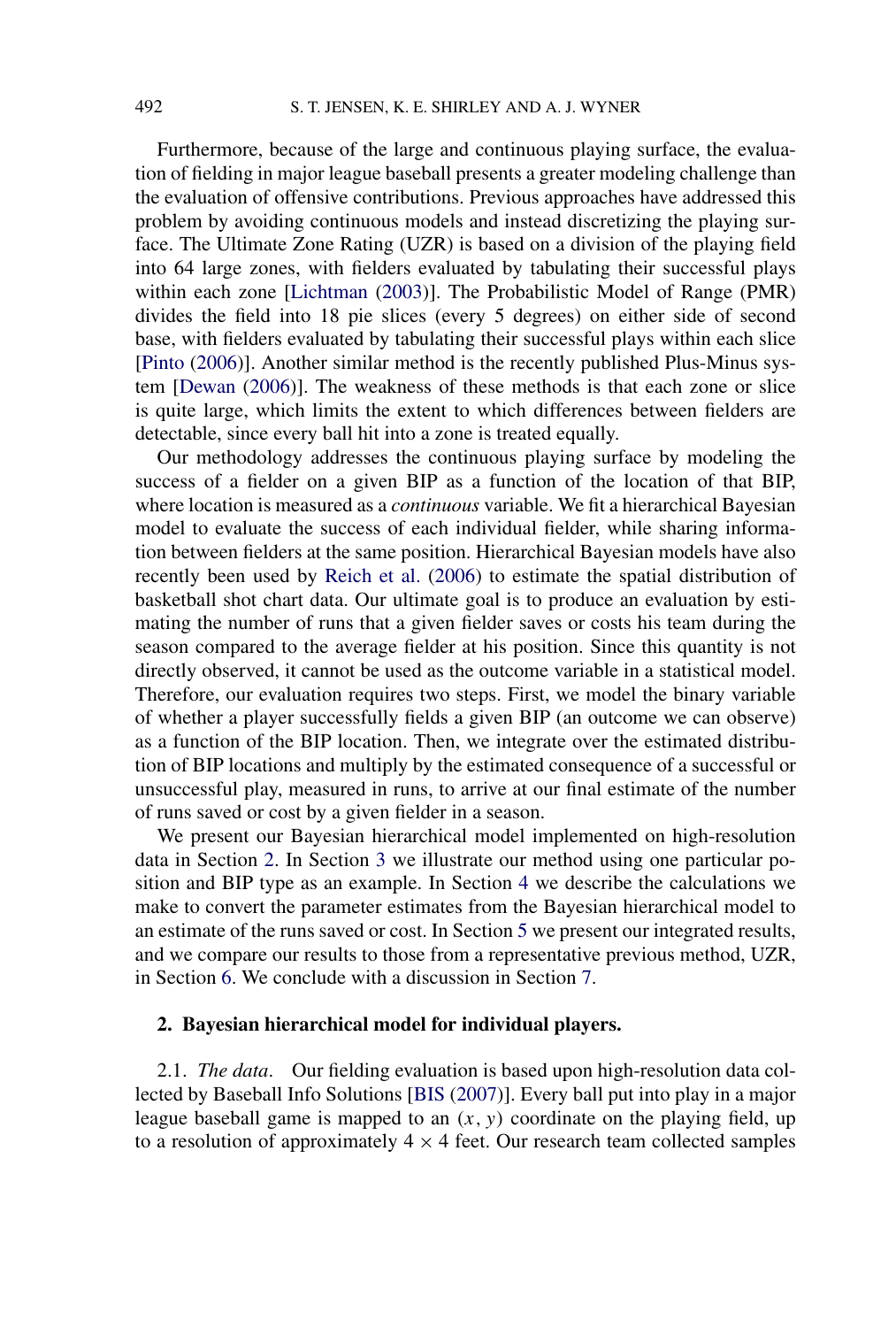<span id="page-2-0"></span>

FIG. 1. *Contour plots of estimated* 2*-dimensional densities of the* 3 *BIP types*, *using all data from* 2002*–*2005. *Note that the origin is located at home plate*, *and the four bases are drawn into the plots as black dots*, *where the diagonal lines are the left and right foul lines*. *The outfield fence is not drawn into the plot*, *because the data come from multiple ballparks*, *each with its outfield fence in a different place*. *The units of measurement for both axes are feet*.

from several companies that provide high-resolution data and after watching replays of several games, we decided to use the BIS data since it appeared to be the most accurate. We have four seasons of data (2002–2005), with around 120,000 balls-in-play (BIP) per year. These BIPs are classified into three distinct types: flyballs (33% of BIP), liners (25% of BIP) and grounders (42% of BIP). The flyballs category also includes infield and outfield pop-ups. Figure 1 displays the estimated 2-dimensional density of each of the three BIP types, plotted on the 2-dimensional playing surface. The areas of the field with the highest density of balls-in-play are indicated by the contour lines which are in closest proximity to each other. Not surprisingly, the high-density BIP areas are quite different between the three BIP types. For flyballs and liners, the location of each BIP is the  $(x, y)$ -coordinate where the ball was either caught (if it was caught) or where the ball landed (if it was not caught). For grounders, the  $(x, y)$ -location of the BIP is set to the location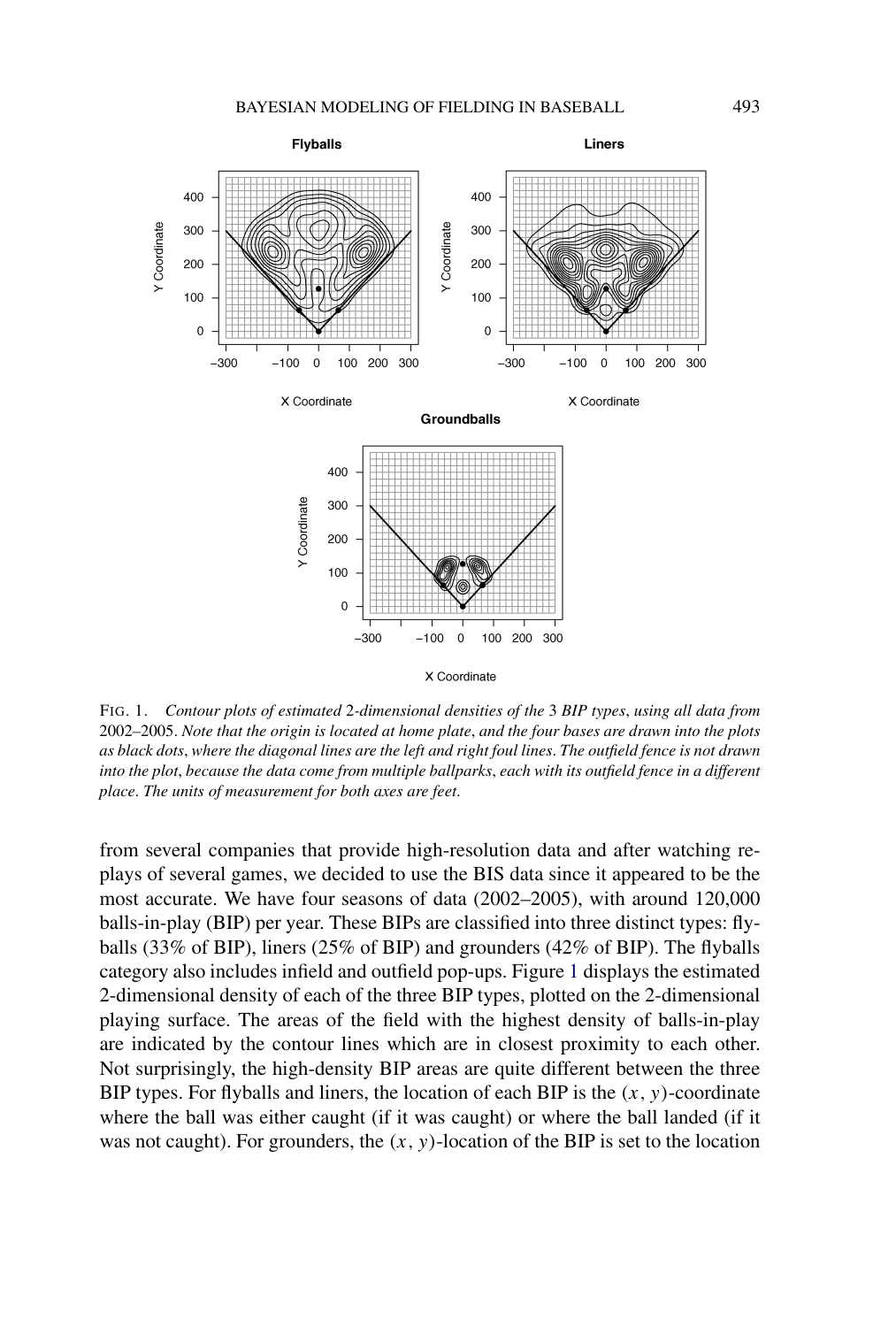<span id="page-3-0"></span>

| <b>BIP-type</b> |    |    | <b>Flyballs</b> Liners Grounders |
|-----------------|----|----|----------------------------------|
| Position        | 1B | 1B | 1B                               |
|                 | 2B | 2B | 2Β                               |
|                 | 3B | 3B | 3B                               |
|                 | SS | SS | SS                               |
|                 | LF | LF |                                  |
|                 | CF | CF |                                  |
|                 | RF | RF |                                  |
|                 |    |    |                                  |

TABLE 1 *Summary of models*

where the grounder was fielded, either by an infielder or an outfielder (if the ball made it through the infield for a hit).

2.2. *Overview of our models*. The first goal of our analysis is to probabilistically model the binary outcome of whether a fielder made a "successful play" on a ball batted into fair territory. We fit a separate model for each combination of year (2002–2005), BIP type (flyball, liner, grounder) and position. Table 1 contains a listing of the models we fit classified by position and BIP type. Pitchers and catchers were excluded due to a lack of data. Also note that fly balls and liners are modeled for all seven remaining positions, whereas grounders are only modeled for the infield positions. This gives us eighteen models to be fit within each of the four years, giving us  $18 \times 4 = 72$  total model fits. The inputs available for modeling include the identity of the fielder playing the given position, the location of the batted ball, and the approximate velocity of the batted ball, measured as an ordinal variable with three levels (the velocity variable is estimated by human observation of video, not using any machinery). For flyballs and liners, a successful play is defined to be a play in which the fielder catches the ball in the air before it hits the ground. For grounders, a successful play is defined to be a play in which the fielder fields the grounder and records at least one out on the play. Grounders and Flyballs/Liner BIPs are fundamentally different in the way their location data is recorded, as outlined below, which affects our modeling approach.

- 1. *Flyballs and liners*: For flyballs and liners, the *(x,y)*-location of the BIP is set to the location where the ball was either caught (if it was caught) or where the ball landed (if it was not caught). We model the probability of a catch as a function of the distance a player had to travel to reach the BIP location, the direction he had to travel (forward or backward) and the velocity of the BIP. Our flyball/liner distances must incorporate two dimensions since a fielder travels across a two-dimensional plane (the playing field) to catch the BIP.
- 2. *Grounders*: For grounders, the  $(x, y)$ -location of the BIP is set to the location where the grounder was fielded, either by an infielder or an outfielder (if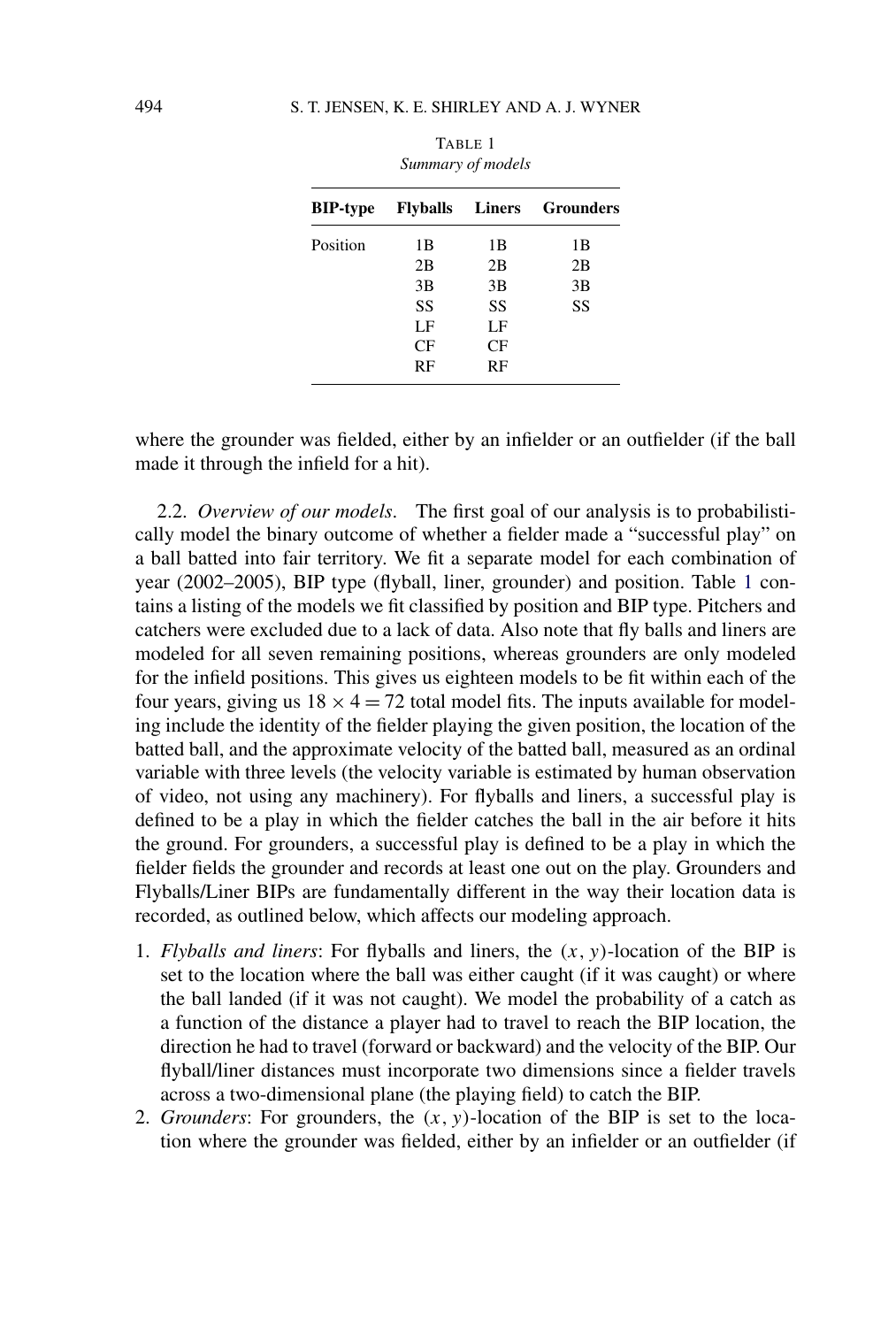<span id="page-4-0"></span>

FIG. 2. *Two-dimensional representation for flyballs and liners versus one-dimensional representation for grounders*.

the ball made it through the infield for a hit). As we did with flyballs/liners, we model the probability of an infielder successfully fielding a grounder as a function of the distance, direction and velocity of the grounder. For grounders, however, distance is measured as the angle, in degrees, between the trajectory of the groundball from home plate and the (imaginary) line drawn between the infielder's starting location and home plate, with direction being factored in by allowing different probabilities for fielders moving the same number of degrees to the left or the right. The grounder distance only must incorporate one dimension since the infielder travels along a one-dimensional path (arc) in order to field a grounder BIP.

Figure 2 gives a graphical representation of the difference in our approach between grounders and flys/liners. It is worth noting, however, that the distance (for flyballs/liners) or angle (for grounders) that a fielder must travel in order to reach a BIP is actually an estimated value, since the actual starting location of the fielder for any particular play is not included in the data. Instead, the starting location for each position is estimated as the location in the field where each position has the highest overall proportion of successful plays. The distance/angle traveled for each BIP is then calculated relative to this estimated starting position for each player.

2.3. *Model for flyballs/liners using a two-dimensional spatial representation*. We present our model below in the context of flyballs (which also include infield pop-ups), but the same methodology is used for liners as well. For a particular fielder  $i$ , we denote the number of BIPs hit while that player was playing defense  $n_i$ . The outcome of each play is either a success or failure:

 $S_{ij} = \left\{$ if the *j*th flyball hit to the *i*th player is caught, 0*,* if the *j* th flyball hit to the *i*th player is not caught.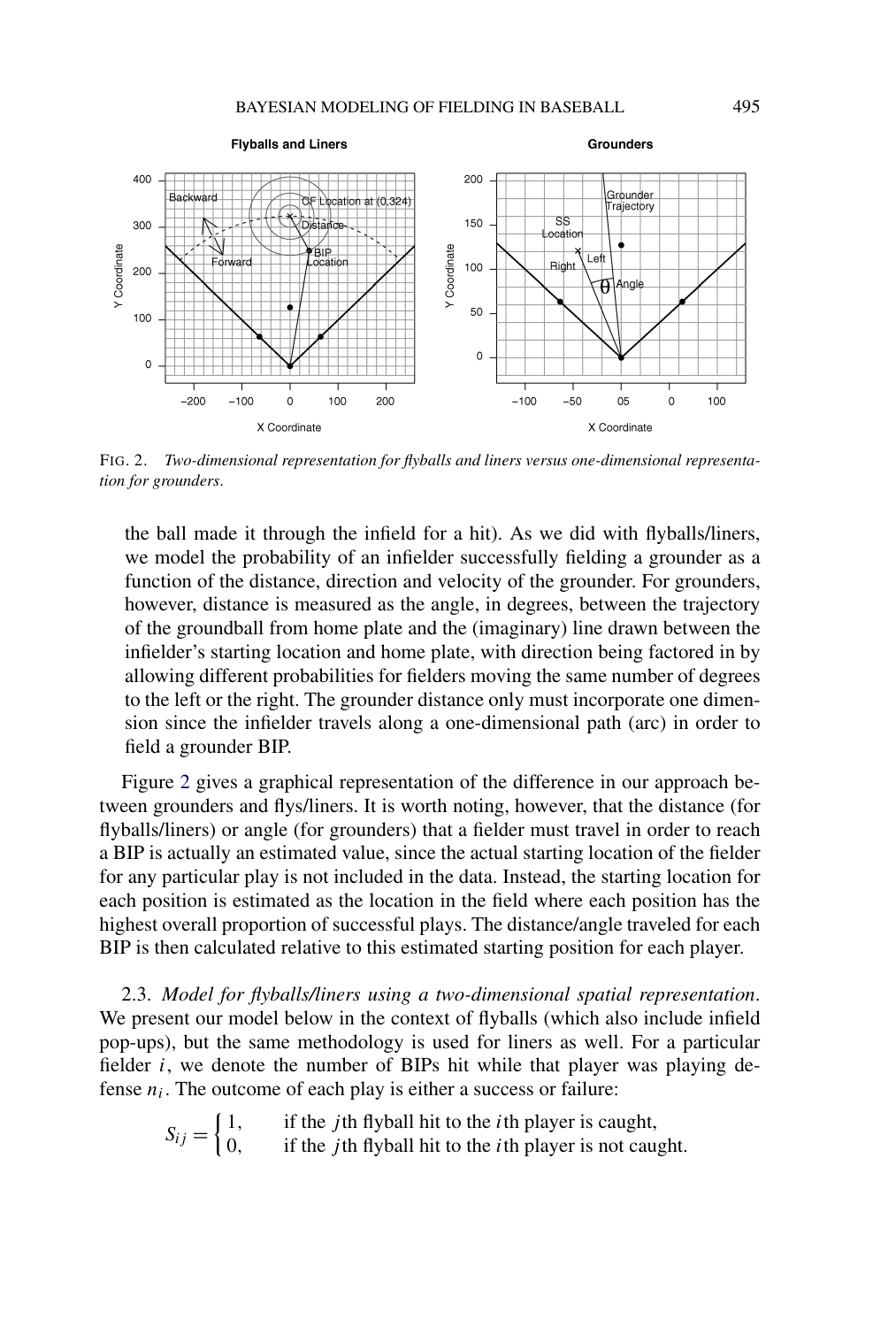<span id="page-5-0"></span>These observed successes and failures are modeled as Bernoulli realizations from an underlying event-specific probability:

$$
(1) \tS_{ij} \sim \text{Bernoulli}(p_{ij}).
$$

As mentioned above, the available covariates are the  $(x, y)$  location and the velocity  $V_{ij}$  of the BIP. Although the velocity is an ordinal variable  $V_{ij} = \{1, 2, 3\}$ , we treat velocity as a continuous variable in our model in order to reduce the number of coefficients included. The Bernoulli probabilities  $p_{ij}$  are modeled as a function of distance  $D_{ij}$  traveled to the BIP, velocity  $V_{ij}$  and an indicator for the direction  $F_{ij}$  the fielder has to move toward the BIP ( $F_{ij} = 1$  for moving forward,  $F_{ij} = 0$ for moving backward):

(2) 
$$
p_{ij} = \Phi(\beta_{i0} + \beta_{i1}D_{ij} + \beta_{i2}D_{ij}F_{ij} + \beta_{i3}D_{ij}V_{ij} + \beta_{i4}D_{ij}V_{ij}F_{ij})
$$

$$
= \Phi(\mathbf{X}_{ij} \cdot \boldsymbol{\beta}_i),
$$

where  $\Phi(\cdot)$  is the cumulative distribution function for the Normal distribution and  $\mathbf{X}_{ij}$  is a vector of the covariate terms in equation (2). Note that the covariates  $D_{ij}$ and  $F_{ij}$  are themselves functions of the  $(x, y)$  coordinates for that particular BIP. This model is recognizable as a probit regression model with interactions between covariates that allow for different probabilities for moving the same distance in the forward direction versus the backward direction. We can give natural interpretations to the parameters of this fly/liner probit model. The *βi*<sup>0</sup> parameter controls the probability of a catch on a fly/liner hit directly at a fielder ( $D_{ij} = 0$ ). The  $\beta_{i1}$ and  $\beta_{i2}$  parameters control the range of the fielder, moving either backward ( $\beta_{i1}$ ) or forward ( $\beta_{i2}$ ) toward a fly/liner. The parameters  $\beta_{i3}$  and  $\beta_{i4}$  adjust the probability of success as a function of velocity.

2.4. *Model for grounders using a one-dimensional spatial representation*. The outcome of each grounder BIP is either a success or failure:

 $S_{ij} = \left\{$ 1*,* if the *j* th grounder hit to the *i*th player is fielded successfully, if the *j*th grounder hit to the *i*th player is not fielded successfully.

Grounders have a similar observed data level to their model,

$$
(3) \tS_{ij} \sim \text{Bernoulli}(p_{ij}),
$$

except that the underlying probabilities  $p_{ij}$  are modeled as a function of angle  $\theta_{ij}$  between the fielder and the BIP location, the velocity  $V_{ij}$  of the BIP, and an indicator for the direction  $L_{ij}$  the fielder has to move toward the BIP ( $L_{ij} = 1$  for moving to the left,  $L_{ij} = 0$  for moving to the right):

(4)  
\n
$$
p_{ij} = \Phi(\beta_{i0} + \beta_{i1}\theta_{ij} + \beta_{i2}\theta_{ij}L_{ij} + \beta_{i3}\theta_{ij}V_{ij} + \beta_{i4}\theta_{ij}V_{ij}L_{ij})
$$
\n
$$
= \Phi(\mathbf{X}_{ij} \cdot \boldsymbol{\beta}_i).
$$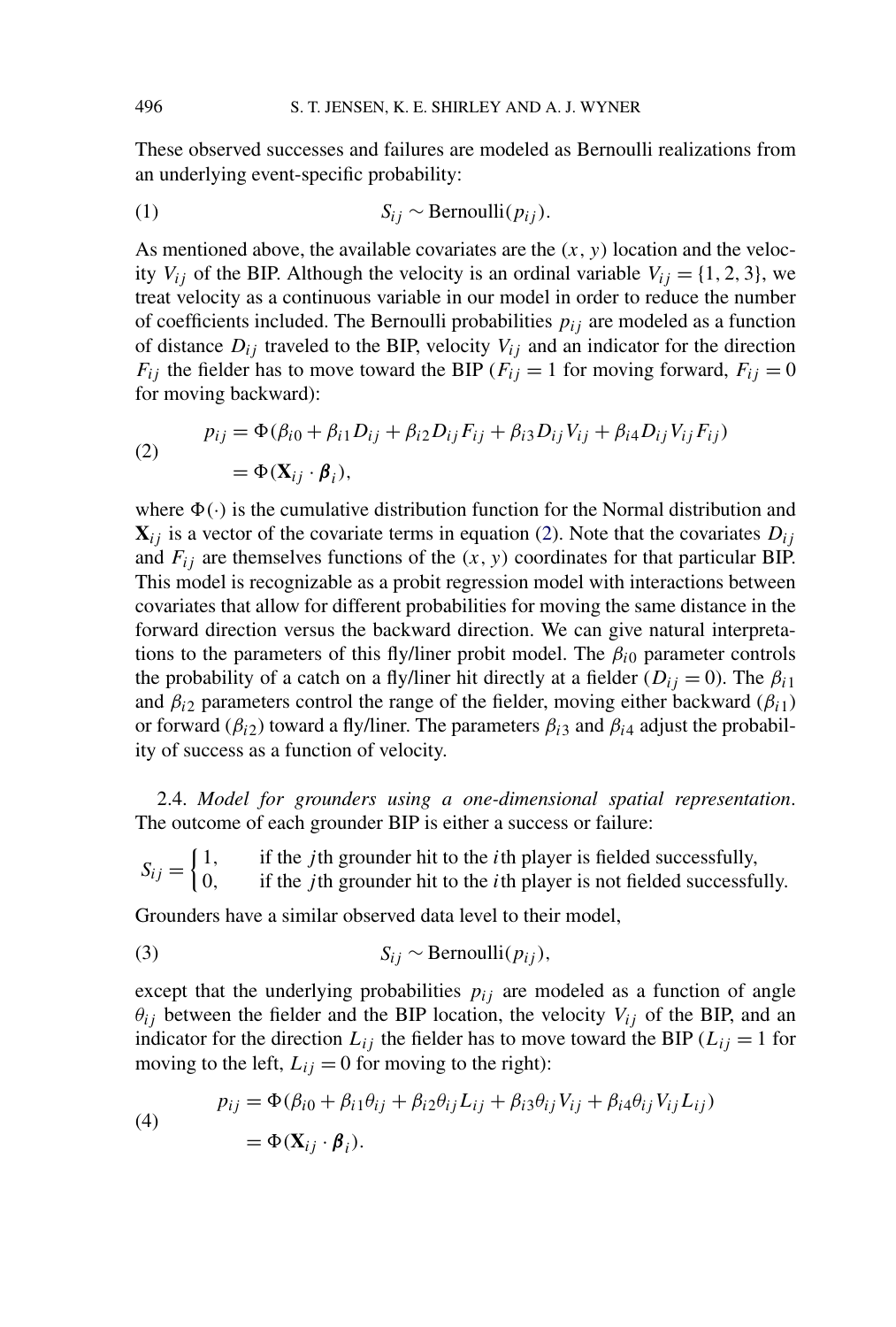<span id="page-6-0"></span>Again  $\Phi(\cdot)$  represents the cumulative distribution function for the Normal distribution and  $X_{ij}$  is a vector of the covariate terms in equation [\(4\)](#page-5-0). We can also give natural interpretations of the parameters in this grounder probit model. The  $\beta_{i0}$  parameter controls the probability of a catch on a grounder hit directly at the fielder  $(D_{ij} = 0)$ . The  $\beta_{i1}$  and  $\beta_{i2}$  parameters control the range of the fielder, moving either to the right ( $\beta_{i1}$ ) or to the left ( $\beta_{i2}$ ) toward a grounder. The parameters  $\beta_{i3}$  and  $\beta_{i4}$  adjust the probability of success as a function of velocity.

2.5. *Sharing information between players*. We can calculate parameter estimates  $\beta_i$  for each player *i* separately using standard probit regression software. However, we will see in Section [3.2](#page-9-0) below that these parameter estimates  $\beta_i$  can be highly variable for players with small sample sizes (i.e., those players who faced a small number of BIPs in a given year). This problem can be addressed by using a hierarchical model where each set of player-specific coefficients  $\beta_i$  are modeled as sharing a common prior distribution. This hierarchical structure allows for information to be shared between all players at a position, which is especially important for players with smaller numbers of opportunities. Specifically, we model each player-specific coefficient as a draw from a common distribution shared by all players at a position:

(5) 
$$
\boldsymbol{\beta}_i \sim \text{Normal}(\boldsymbol{\mu}, \boldsymbol{\Sigma}),
$$

where  $\mu$  is the 5  $\times$  1 vector of means and  $\Sigma$  is the 5  $\times$  5 prior covariance matrix shared across all players. We assume a priori independence of the components of  $\beta$ <sub>*i*</sub>, so that  $\Sigma$  has off-diagonal elements of zero, and diagonal elements of  $\sigma_k^2$  $(k = 0, \ldots, 4)$ . Although the components of  $\beta_i$  are assumed to be independent a priori, there will be posterior dependence between these components induced by the data. The functional form of this posterior dependence is given in our supplementary materials section on model implementation [\[Jensen, Shirley and Wyner](#page-29-0) [\(2009\)](#page-29-0)]. Finally, we must also specify a prior distribution for the shared player parameters  $(\mu_k, \sigma_k : k = 0, \ldots, 4)$ , which we choose to be noninformative following the recommendation of [Gelman](#page-28-0) [\(2006\)](#page-28-0),

(6) 
$$
p(\mu_k, \sigma_k) \propto 1, \qquad k = 0, \ldots, 4.
$$

We also explored the use of alternative prior specifications, including a proper inverse-Gamma prior distribution for  $\sigma_k^2$ :  $(\sigma_k^2)^{-1} \sim \text{Gamma}(a, b)$ , where *a* and *b* are small values ( $a = b = 0.0001$ ). We observed very little difference in our posterior estimates using this alternative prior distribution.

For each position and BIP type, our full set of unknown parameters are *β*, the  $N \times 5$  matrix containing the coefficients of each player at a particular position ( $N =$  number of players at that position), as well as  $\mu$ , the 5  $\times$  1 vector of coefficient means, and  $\sigma^2$ , the 5 × 1 vector of coefficient variances shared by all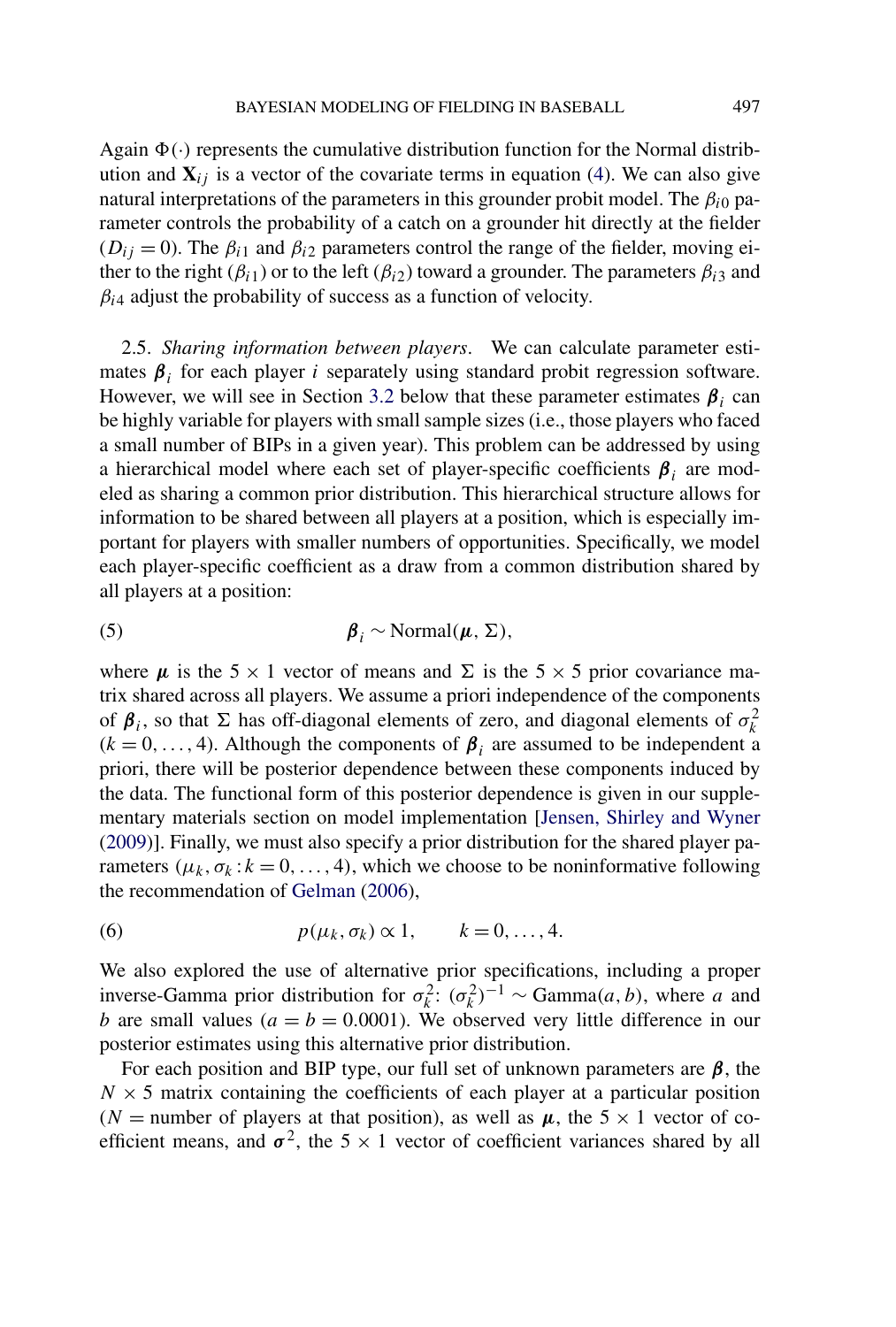<span id="page-7-0"></span>players at that position. For each position and BIP-type, we separately estimate the posterior distribution of our parameters  $\beta$ ,  $\mu$  and  $\sigma^2$ ,

(7) 
$$
p(\boldsymbol{\beta}, \boldsymbol{\mu}, \sigma^2 | \mathbf{S}, \mathbf{X}) \propto p(\mathbf{S} | \boldsymbol{\beta}, \mathbf{X}) \cdot p(\boldsymbol{\beta} | \boldsymbol{\mu}, \sigma^2) \cdot p(\boldsymbol{\mu}, \sigma^2),
$$

where **S** is the collection of all outcomes  $S_{ij}$  and **X** is a collection of all location and velocity covariates  $\mathbf{X}_{ij}$ . We estimate the posterior distribution of all unknown parameters at each position and BIP-type using MCMC methods. Specifically, we employ a Gibbs sampling strategy [\[Geman and Geman](#page-29-0) [\(1984\)](#page-29-0)] that builds upon standard hierarchical regression methodology [\[Gelman et al.](#page-29-0) [\(2003\)](#page-29-0)] and data augmentation for probit models [\[Albert and Chib](#page-28-0) [\(1993\)](#page-28-0)]. Additional details are provided in our supplementary materials [\[Jensen, Shirley and Wyner](#page-29-0) [\(2009\)](#page-29-0)]. Our estimation procedure is repeated for each of the eighteen combinations of position and BIP type listed in Table [1,](#page-3-0) and for each of the 4 years from 2002–2005, for a grand total of  $18 \times 4 = 72$  fitted models. In the next section we provide a detailed examination of our model fit for a particular position, BIP-type and year: flyballs fielded by centerfielders in 2005.

**3. Illustration of our model: flyballs to CF in 2005.** Of the 38,000 flyballs that were hit into fair territory in 2005, about 11,000 of them were caught by the CF. Of the 27,000 that were not caught by the CF, about 22,000 were caught by one of the other eight fielders and about 5000 were not caught by any fielder. The 22,000 flyballs caught by one of the other eight fielders are not treated as failures for the CF since it is unknown if the CF would have caught them had the other fielder not made the catch. These observations are treated as missing data with respect to modeling the fielding ability of the CF. The "CF-eligible" flyballs in 2005 are all flyballs that were either (1) caught by the CF or (2) not caught by any other fielder. There were exactly 15,767 CF-eligible flyballs in 2005. Figure [3](#page-8-0) contains plots of the CF-eligible flyballs that were caught by the CF (left), and those that were not caught by the CF (right). In the right plot, data are sparse in the regions where the left fielder (LF) and right fielder (RF) play, as well as in the infield. Most of the flyballs hit to these locations were caught by the LF, RF or an infielder, and are therefore not included as CF-eligible flyballs. Additionally, we restrict ourselves only to flyballs that landed within 250 feet of the CF location for our model estimation, since traveling any larger distance to make a catch is unrealistic.

3.1. *Data and model for illustration*. For each flyball, the data consist of the  $(x, y)$ -coordinates of the flyball location, the identity of the CF playing defense, and the velocity of the flyball, which is an ordinal variable with 3 levels, where 3 indicates the hardest-hit ball. In 2005 there were  $N = 138$  unique CFs that played defense for at least one CF-eligible flyball. The number of flyballs per fielder, *ni*, ranges from 1 to 531, and its distribution is skewed to the right. We denote the  $(x, y)$ -coordinate of the *j*th flyball hit to the *i*th CF as  $(x_{ij}, y_{ij})$ . Based on the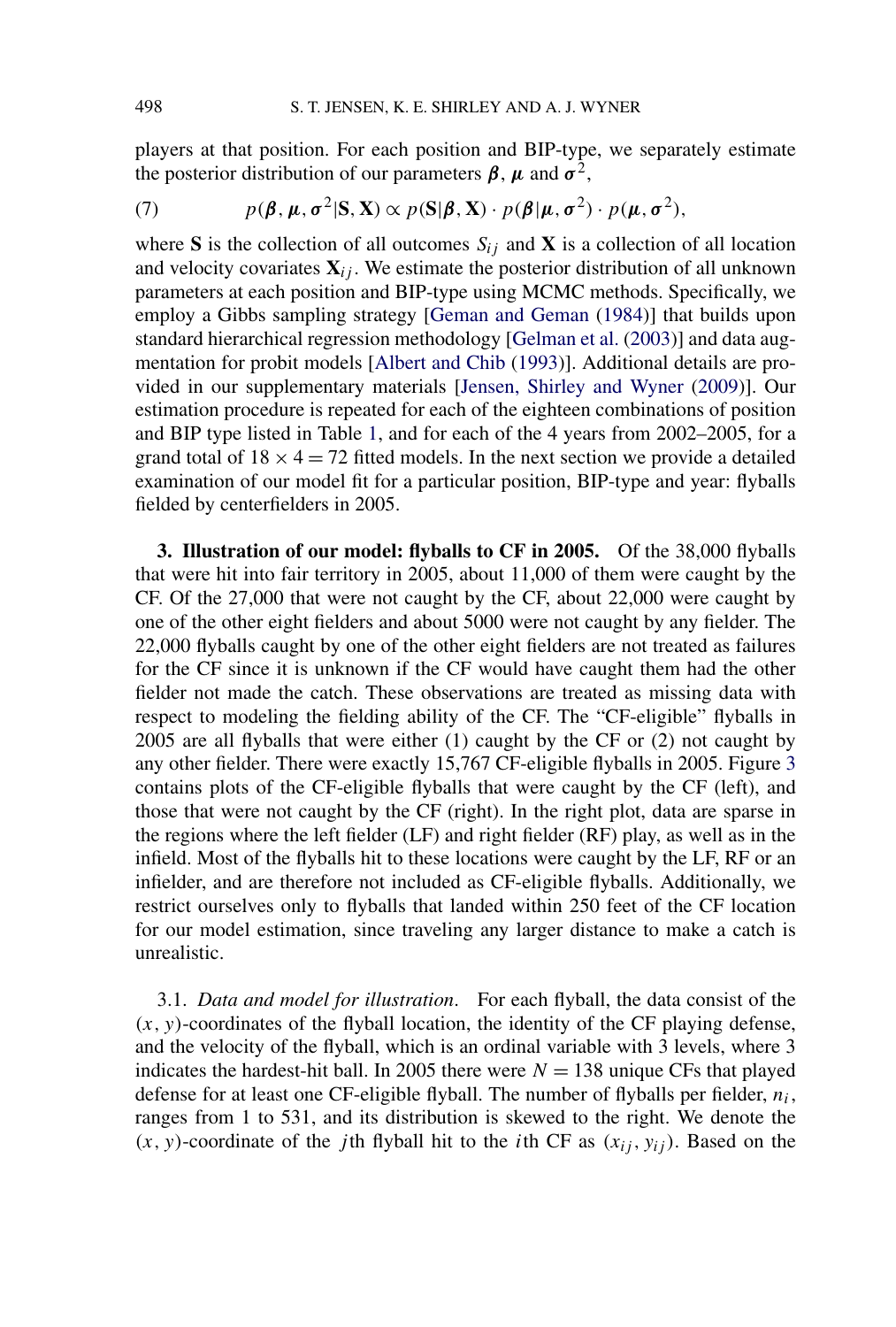<span id="page-8-0"></span>

FIG. 3. *Plot of* 5062 *flyballs caught by center fielder* (*left*), *and* 10,705 *flyballs not caught by CF or any other fielder* (*right*). *Together these* 15,767 *points comprise the set of CF-eligible flyballs from* 2005. *However*, *only flyballs that fall within* 250 *feet of the CF location are used in our model fit*, *though this restriction only excludes a few flyballs located near home plate*.

overall distribution of these flyballs, we estimate the ideal starting position of a CF as the coordinate in the field with the highest catch probability across all CFs. This coordinate, which we call the CF centroid, was estimated to be *(*0*,* 324*)*, which is 324 feet into centerfield straight from home plate.

For the *j* th ball hit to the *i*th CF, we have the following covariates for our model fit: the distance from the flyball location to the CF centroid,  $D_{ij} =$  $\sqrt{(x_{ij}-0)^2 + (y_{ij}-324)^2}$ , and the velocity of the flyball *V<sub>ij</sub>* which takes on an ordinal value from 1 to 3. As mentioned above, our model estimation only considers flyballs where  $D_{ij} \leq 250$  feet. We also create an indicator variable for whether the flyball was hit to a location in front of the CF:  $F_{ij} = I(y_{ij} < 324)$ .  $F_{ij} = 1$ corresponds to flyballs where the CF must move forward, whereas  $F_{ij} = 0$  corresponds to flyballs where the CF must move backward. For the purpose of this illustration only, we consider a simplified version of our model that does not have interactions between these covariates. Specifically, we fit the following simplified model:

(8)  

$$
P(S_{ij} = 1) = \Phi(\beta_{i0} + \beta_{i1}D_{ij} + \beta_{i2}V_{ij} + \beta_{i3}F_{ij})
$$

$$
= \Phi(\mathbf{X}_{ij} \cdot \boldsymbol{\beta}_i),
$$

where  $\Phi(\cdot)$  is the cumulative distribution function for the standard normal distribution. In our full analysis, we fit the model with interactions from equation [\(2\)](#page-5-0) in Section [2.3.](#page-4-0) For this illustration only, we also rescale the predictors  $D_{ij}$ ,  $V_{ij}$  and *F<sub>ij</sub>* to have a mean of zero and an sd of 0.5, so that the posterior estimates of  $\beta$  are on roughly the same scale, and to reduce the correlation between the intercept and the slope coefficients.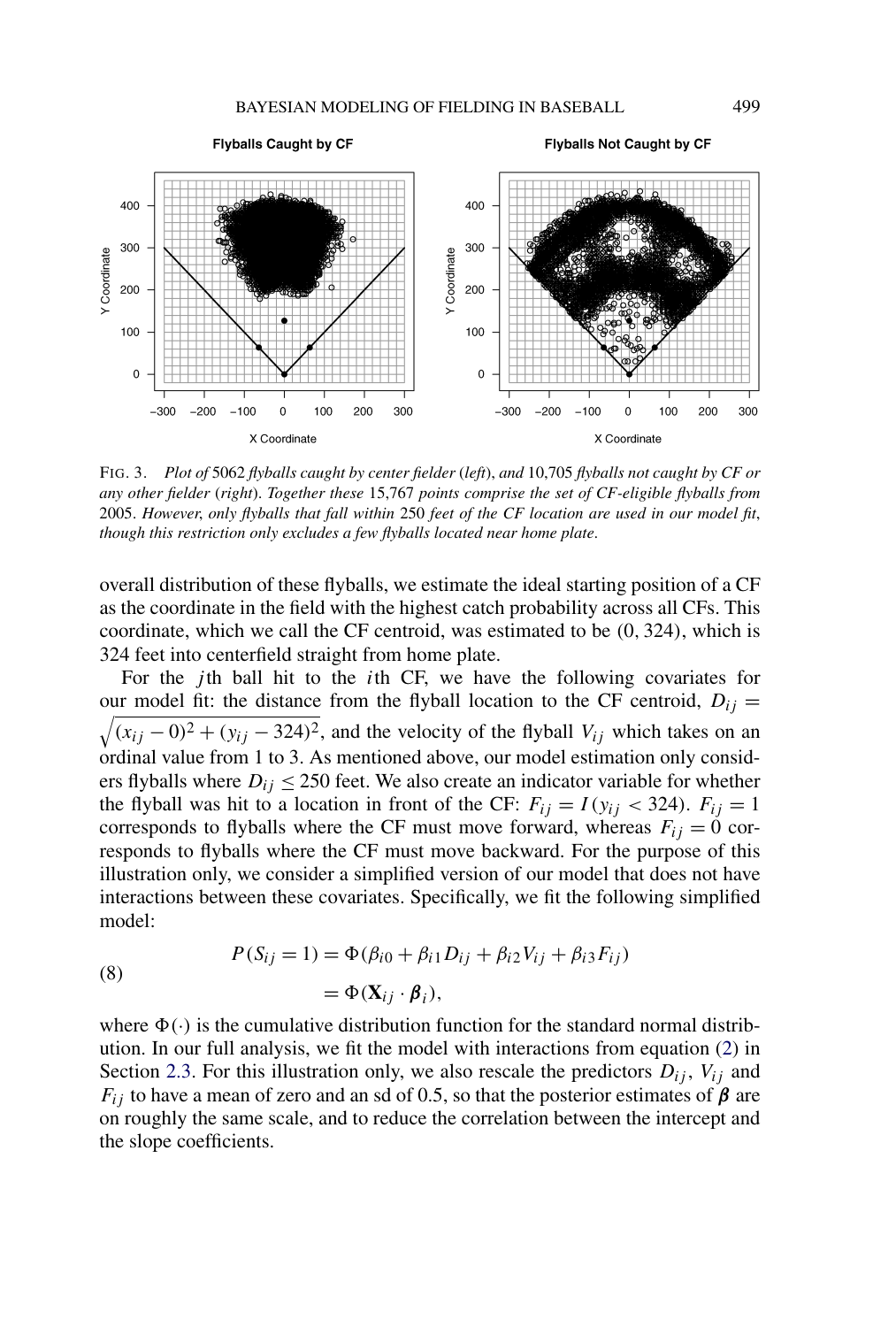Estimates and 95% Intervals for  $\mu$ 

<span id="page-9-0"></span>

FIG. 4. *Posterior means and* 95*% intervals for the population-level slope coefficients μ*.

3.2. *Model implementation for illustration*. We use the Gibbs sampling approach outlined in our supplementary materials [\[Jensen, Shirley and Wyner](#page-29-0) [\(2009\)](#page-29-0)] to fit our simplified model [\(8\)](#page-8-0) for CF flyballs in 2005. Figure 4 displays posterior means and 95% posterior intervals for the four elements of the coefficient mean vector  $\mu$  shared across all CFs. As expected, the coefficients for distance and velocity are negative and, not surprisingly, distance is clearly the predictor that explains the most variation in the outcome. The coefficient for forward is positive, which means that it is easier for a CF to catch a flyball hit in front of him than behind him for the same distance and velocity. The intercept is positive, and is about 0.58. The intercept can be interpreted as the inverse probit probability  $[\Phi(0.58) \approx 72\%]$  of catching a flyball hit to the mean distance from the CF (about 90 feet) at the mean velocity (about 2.2 on the scale 1–3).

Figure [5](#page-10-0) displays three different estimates of *β*:

- 1. no pooling: *β* estimates from model with no common distribution between player coefficients,
- 2. complete pooling:  $\beta$  estimates from model with all players combined together for a single set of coefficients,
- 3. partial pooling: *β* estimates from our model described above, with separate player coefficients that share a common distribution.

From Figure [5](#page-10-0) it is clear there that there was substantial shrinkage for the Distance and Forward coefficients, slightly less shrinkage for the Velocity coefficient, and not much shrinkage for the intercept. The posterior means for  $\sigma_k$  were 0.15, 0.28, 0.28 and 0.17 for the Intercept, Distance, Velocity and Forward coefficients, respectively. The posterior distributions of  $\sigma_k$  did not include any mass near zero, indicating that complete pooling is also not a good model, since these estimates should approach zero if there is not sufficient evidence of heterogeneity among individual players.

Figure [6](#page-11-0) includes all  $N = 138$  estimates of  $\beta_i$  ( $i = 1, ..., N$ ) with 95% intervals included. The estimates are displayed in decreasing order of  $n_i$  from left to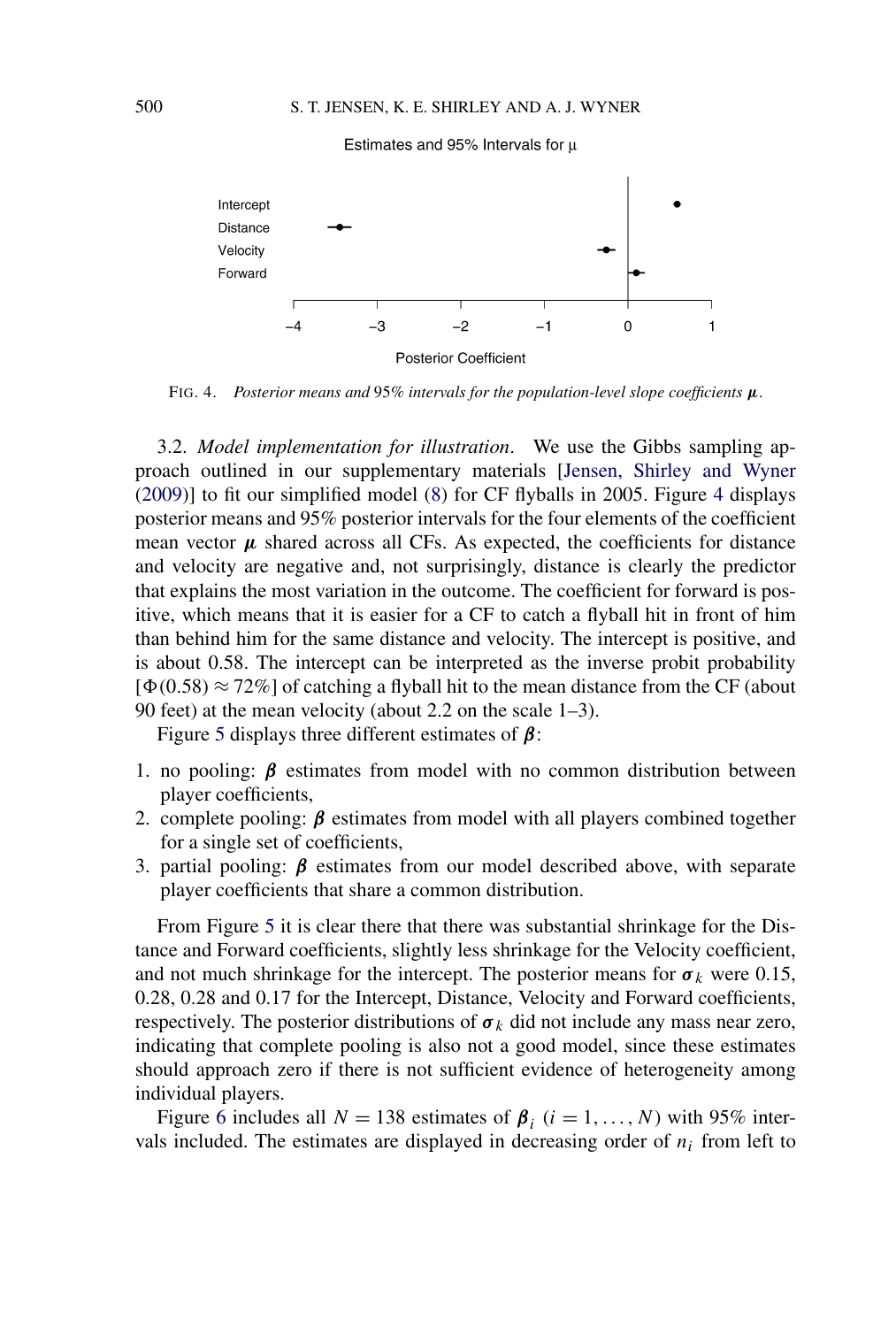<span id="page-10-0"></span>

FIG. 5. *Three different estimates of β*, *corresponding to no pooling*, *partial pooling and complete pooling*. *Only the* 45 *CFs with the largest sample sizes are included in these plots*, *because the no-pooling estimates for many of the CFs with little data were undefined*, *did not converge or were clearly unrealistic*.

right, where the player with the most BIP observations had  $n_1 = 531$  observations, and six players had just 1 observation. The players with fewer observations had their estimates shrunk much closer to the population means displayed in Figure [4,](#page-9-0) which are also drawn as horizontal lines in Figure [6,](#page-11-0) and they also had larger 95% intervals, as one would expect with fewer observations. One interesting thing to note is that a small number of players have estimated velocity coefficients that are positive, meaning they are relatively better at catching flyballs that are hit faster, and at least one player has a forward coefficient that is negative, meaning he is better at catching balls hit behind him.

To check the fit of the model graphically, we examine a number of residual plots, as shown in Figure [7.](#page-12-0) Figure [7\(](#page-12-0)a) shows the histogram of the residuals,

$$
r_{ij} = y_{ij} - \Phi(\mathbf{X}_{ij}\hat{\boldsymbol{\beta}}_i),
$$

for the *j*th flyball hit to the *i*th player, where  $\hat{\beta}_i$  is the posterior mean vector of the regression coefficients for player *i*. The long left tail in the Figure [7\(](#page-12-0)a) histogram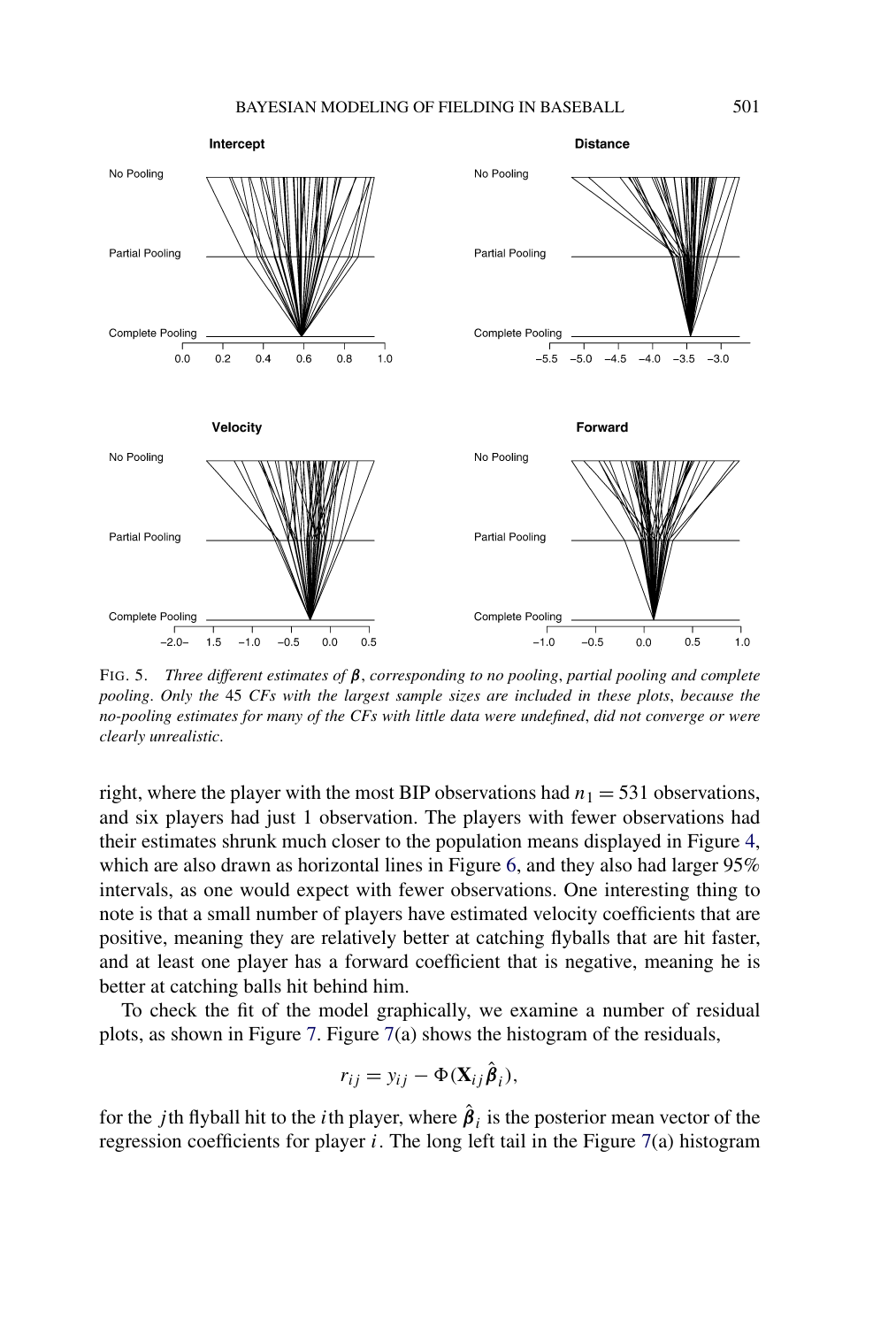<span id="page-11-0"></span>



Players in Decreasing Order of Number of BIP

Players in Decreasing Order of Number of BIP



FIG. 6. *Posterior means and* 95*% posterior intervals for coefficients for all N* = 138 *individual players*. *In each plot*, *the distribution of βij for each player i is represented by a circle at the posterior mean and a vertical line for the* 95*% posterior interval*. *The players are displayed in decreasing order of*  $n_i$  *from left to right, with the first player having the largest number of BIP observations* ( $n_1 = 531$ ) *and the last player having the smallest number of BIP observations*  $n_{138} = 1$ .

consists of flyballs that should have been caught (i.e., had a high predicted probability of being caught) but were not caught. Bins of residuals were constructed by ordering the residuals  $r_{ij}$  in terms of the predicted probability of a catch  $\Phi(\mathbf{X}_{ij}\hat{\boldsymbol{\beta}}_i)$ and then dividing the ordered residuals into equal sized bins (about 150 residuals per bin). The average of all residuals within each bin was calculated, which we call the average binned residuals. These average binned residuals are plotted as a function of predicted probabilities, which are the black points in Figure [7\(](#page-12-0)b). A good model would show no obvious pattern in these average binned residuals (black dots). It appears that our model slightly overestimates the probability of catching the ball for predicted probabilities between 0% and 20%, and slightly underestimates the probability of catching the ball for predicted probabilities between 30% and 60%.

In order to provide additional context to the observed residuals, we also constructed average binned residuals from 500 posterior predictive simulations of new data. These posterior predictive average binned residuals are shown as gray points in the background of Figure [7\(](#page-12-0)b). We also constructed 95% posterior intervals for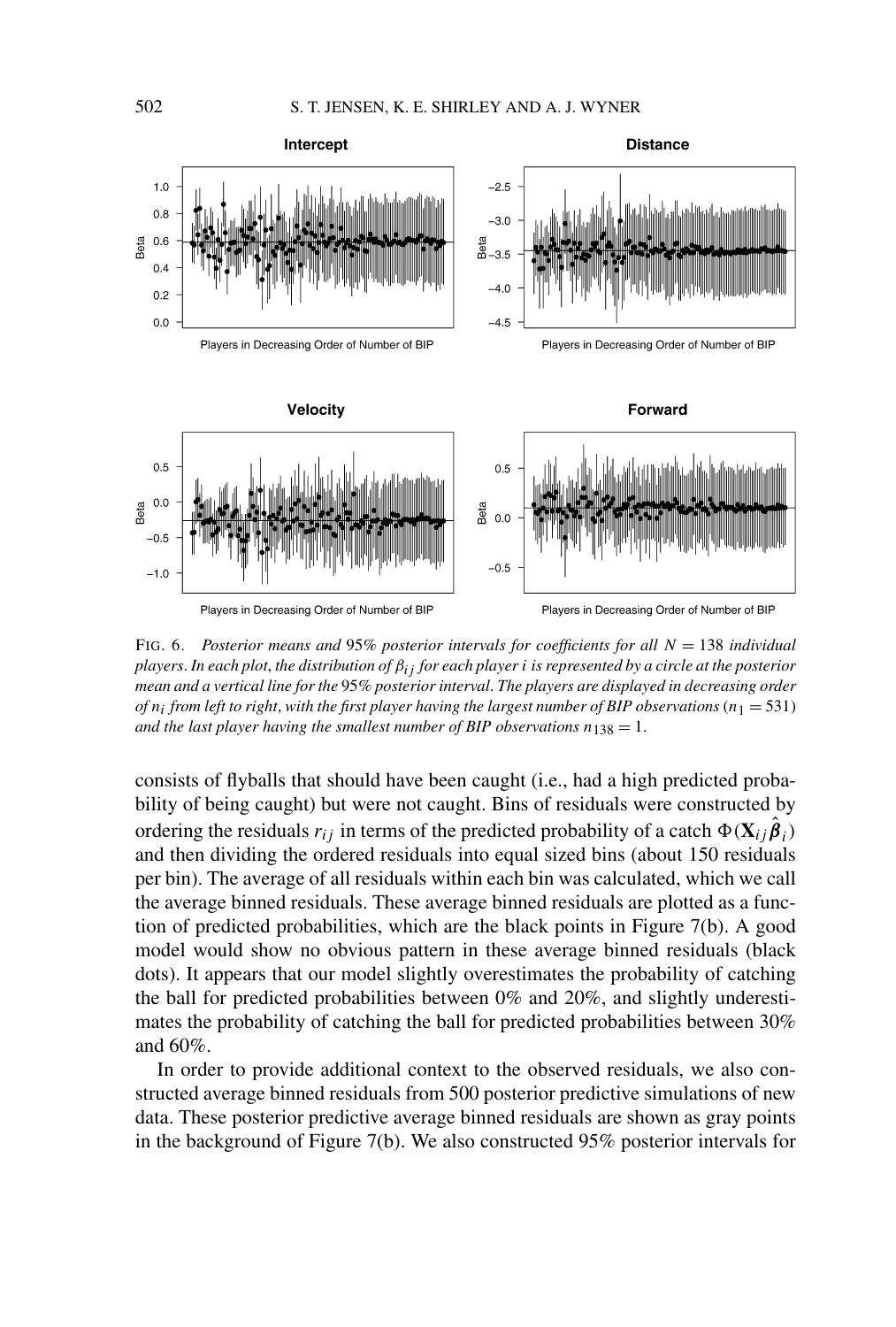<span id="page-12-0"></span>

FIG. 7. *Plot* (a) *on the left shows the histogram of the fitted residuals*, *defined as the difference between the outcome and the expected outcome as estimated from the model using posterior means*. *Plot* (b) *plots average binned residuals against predicted probabilities*, *where the average binned residuals are the average of residuals that were binned after being ordered by the predicted probabilities*. *Black dots are the actual average binned residuals from our data*. *The gray points in the background are average binned residuals from* 500 *posterior predictive simulations*. *The black lines represent the boundaries of* 95*% intervals for the average binned residuals from our posterior predictive simulations*. *The lack of smoothness in the interval boundaries is due to randomness in our posterior predictive simulations*. *Plot* (c) *is constructed the same way as plot* (b), *except that the y-axis corresponds to the binned probabilities rather than binned residuals*.

the average binned residuals based upon these posterior predictive simulations, and these intervals are indicated by the black lines in Figure 7(b). We see that the pattern of our observed average binned residuals is not unusual in the context of their posterior predictive distribution. In fact, we find that exactly 95 out of 100 of our observed average binned residuals fall within their 95% posterior predictive intervals, which suggests a reasonable fit. Figure 7(c) provides a different view of this same goodness-of-fit check by plotting the actual binned probabilities against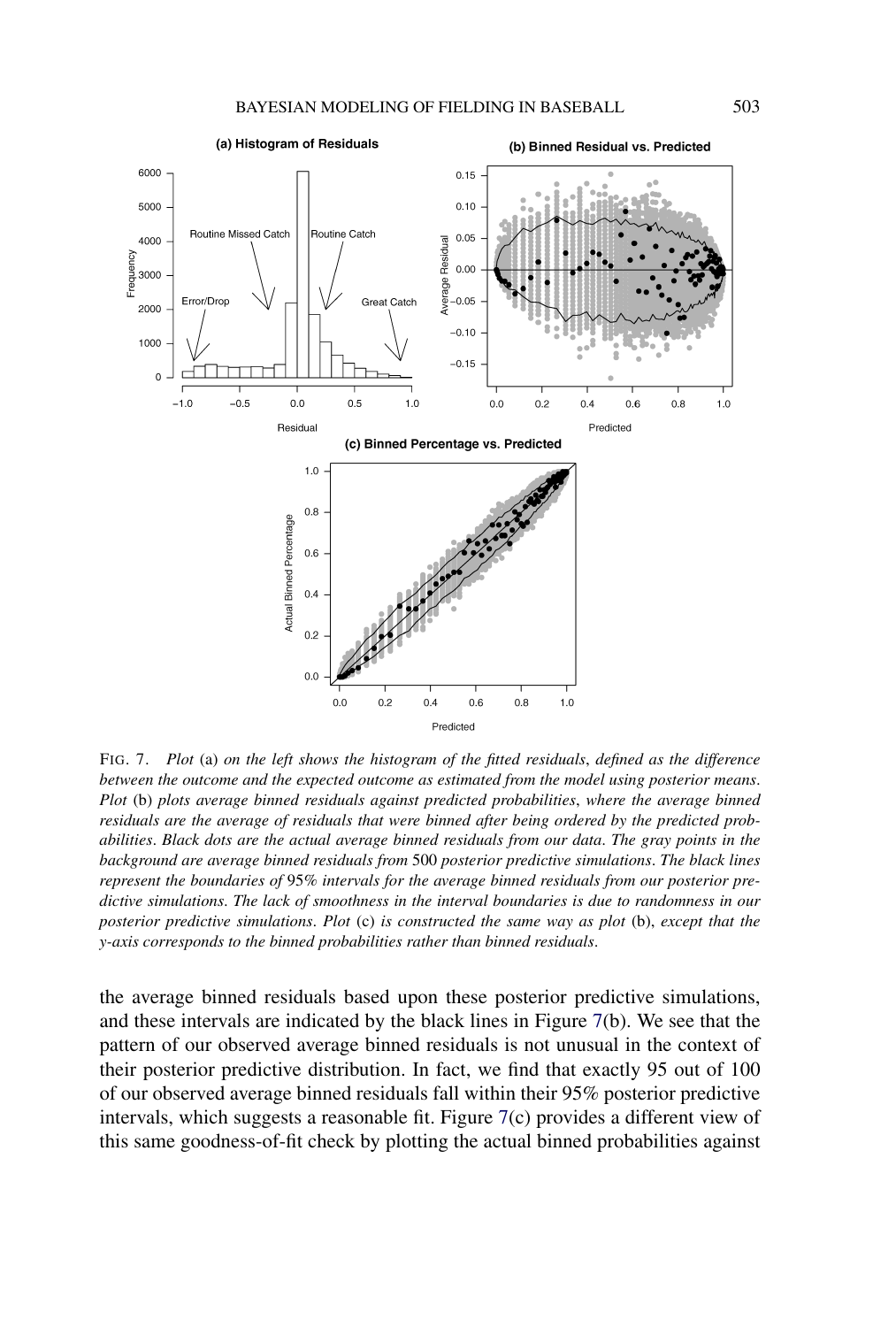

FIG. 8. *Plot* (a) *contains average binned residuals plotted vs*. *distance*. *Plot* (b) *is a boxplot of individual residuals rij grouped by the three different levels of velocity*. *Plot* (c) *is a boxplot of individual residuals rij grouped by the direction indicator*: *moving forwards or backward*.

the binned probabilities predicted by the model. Just as in Figure [7\(](#page-12-0)b), the black points indicate the relationship from our actual data, whereas the gray points come from the same 500 posterior predictive simulations. We see that the actual binned probabilities lie approximately along the 45-degree line of equality when plotted against the predicted binned probabilities.

We also examined the association between our residuals and individual covariates: distance, velocity, and direction, as shown in Figure 8. The plots in Figure 8 reveal no obvious patterns in the residuals with respect to the individual covariates, except possibly a slight overestimation of the probability of a catch for flyballs hit at a distance of 150–200 feet from the CF. This overestimation, however, appears to be on the order of 1–2%, which is small relative to the natural variability in predictions for flyballs hit at shorter distances.

We examined the shrinkage of the entire set of fitted probability curves for the whole population of CFs, shown in Figure [9.](#page-14-0) In this figure, we plot the fitted probability curves for all CFs (with fixed velocity  $v = 2$  and forward  $= 1$ ) from three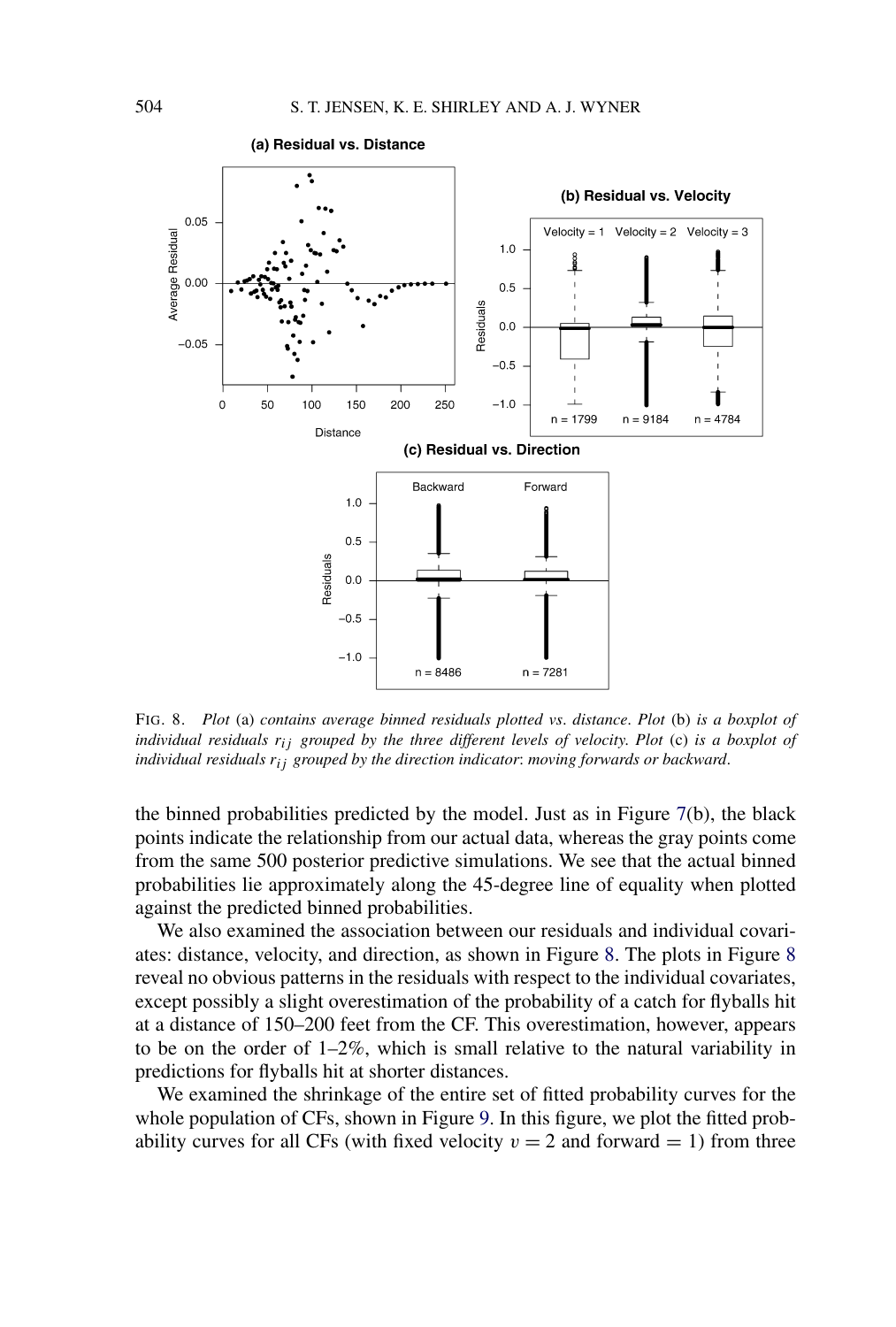<span id="page-14-0"></span>

FIG. 9. *The fitted probability curves for each* 2005 *CF as a function of distance for flyballs hit at fixed velocity v* = 2 *in the forward direction*. *Plot* (a) *has curves estimated with no pooling*. *Plot* (b) *has the curves estimated by partial pooling via our hierarchical model* (*using posterior means for individual players*). *Plot* (c) *is the population mean curve*, *estimated with complete pooling*.

different methods. Plot (a) gives the fitted probability curves estimated with no pooling—they are the curves calculated using the parameter estimates from the top horizontal line in Figure [5.](#page-10-0) Several of these curves are extreme in shape, with the most variable curves coming from players with little observed data. Plot (b)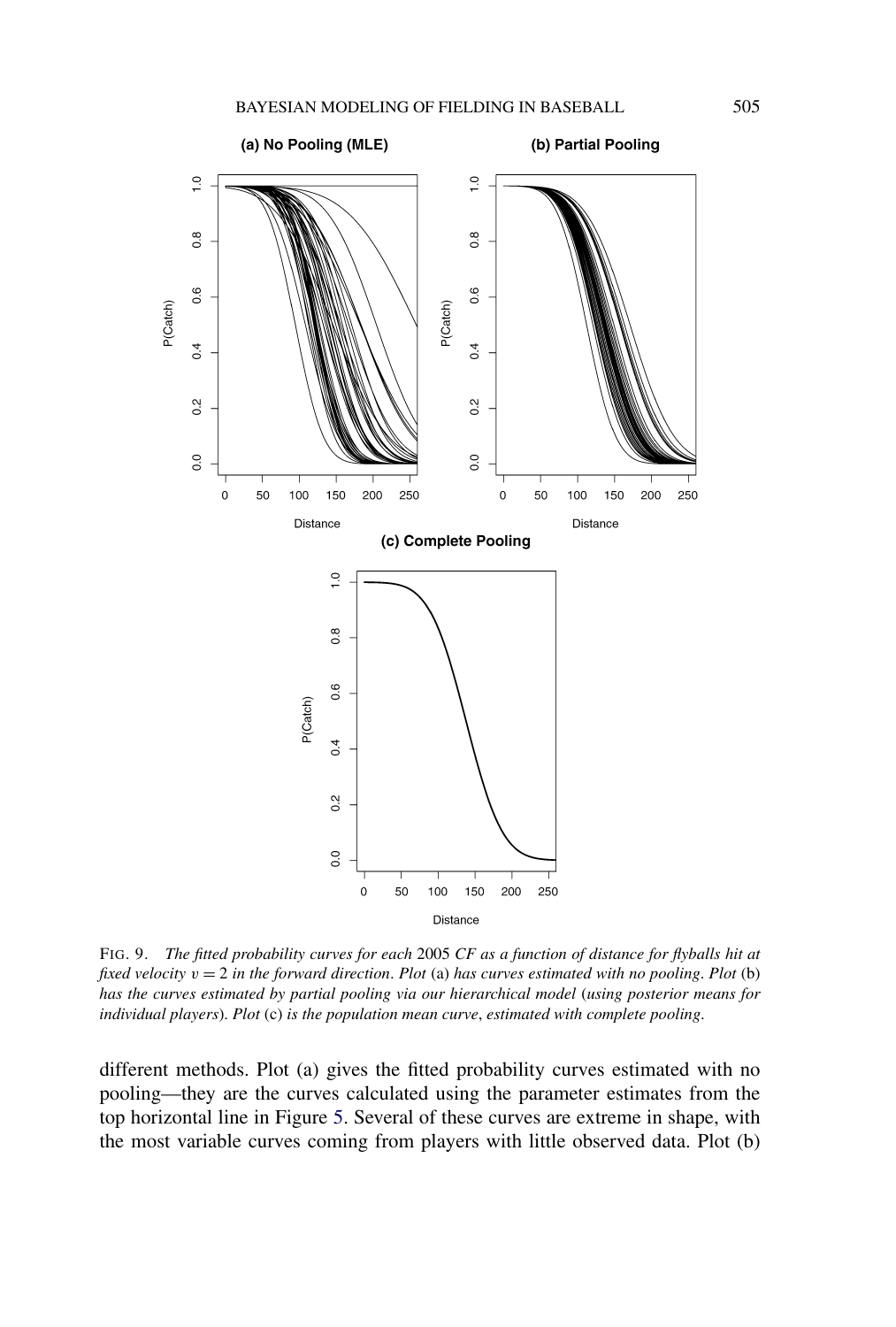gives the curves based on parameter estimates using the probit model with our hierarchical extension presented in Section [2.5—](#page-6-0)the estimates from the "partialpooling" middle line in Figure [5.](#page-10-0) We see the stabilizing shrinkage of the partial pooling curves toward the aggregate model estimated using all data across players, which is drawn in plot (c) of Figure [9.](#page-14-0) It should be noted that the partial pooling curves are estimated using posterior means from the hierarchical model. We also explored the use of a logit model for this data, and found the model fit was similar to the probit model, which we preferred because of its computational convenience.

In addition to these overall evaluations, we also performed a range of posterior predictive checks for the fielding abilities of individual CFs. It is of interest to see if the model is accurately describing the heterogeneity between CFs, so we examined the difference in the percentage of flyballs caught between the best CF versus the worst CF. We simulated 500 posterior predictive datasets from two different models: (a) our full hierarchical model with partial pooling and (b) the complete pooling model where a single set of coefficients is fit to the data pooled across all CFs. For each of our posterior predictive datasets, we calculated the difference in the percentage of flyballs caught between the best and worst CF among the 15 CFs with the most opportunities. Figure 10 shows the density of the difference



FIG. 10. *The posterior predictive density of the difference in the percentage of flyballs caught between the best CF versus the worst CF for two models*. *The solid-lined density represents the partial pooling model and the dotted-lined density represents the complete pooling model*. *These densities were estimated using* 500 *datasets simulated from posterior predictive distribution under these two models*. *The vertical line represents the difference between best and worst CF from our observed data*.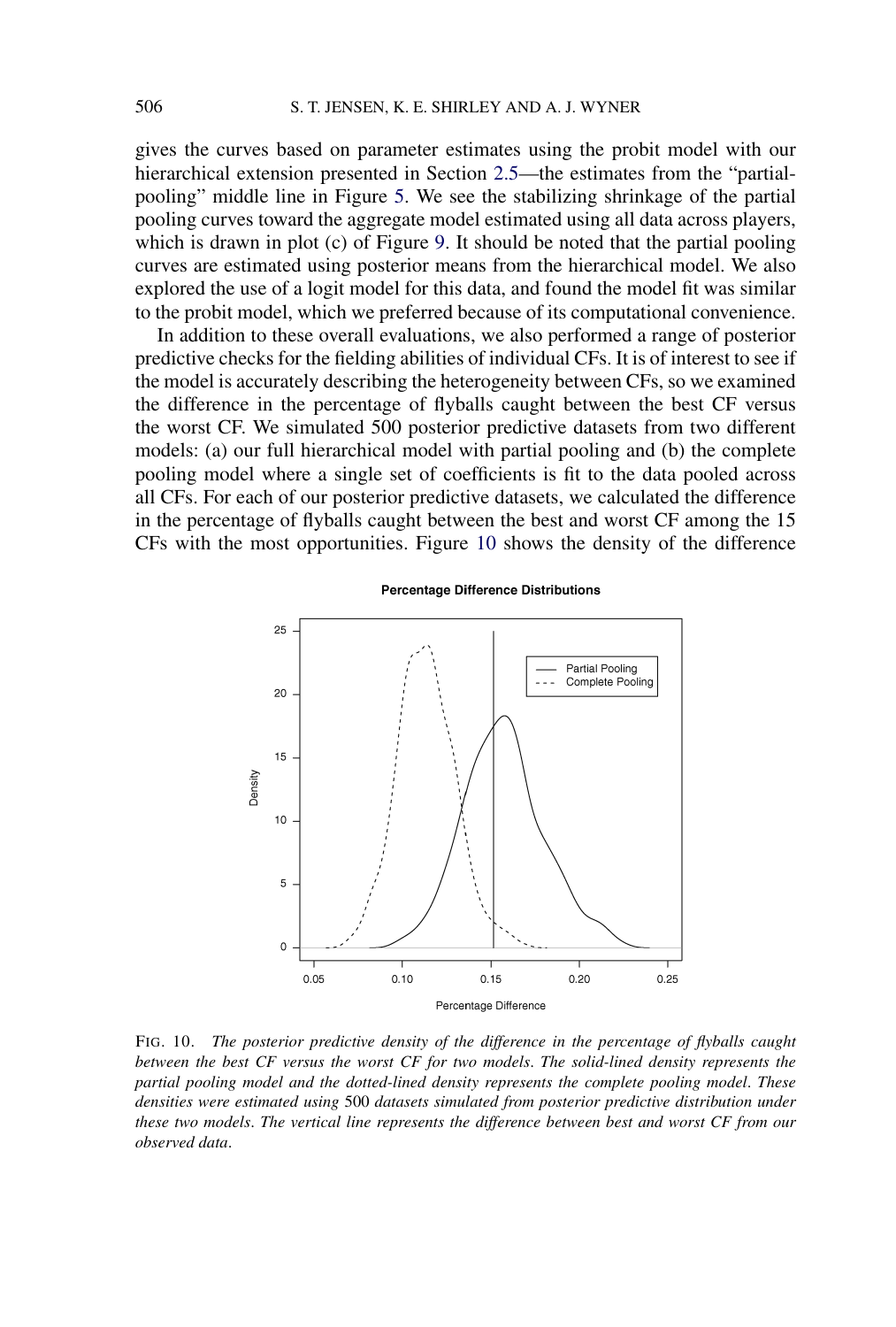<span id="page-16-0"></span>in the percentage of flyballs caught between the best and worst CF for the partial pooling model (solid density line) and the complete pooling model (dashed density line). The difference between best and worst CF from our observed data (15*.*1% = 74*.*1% for Andruw Jones − 59.0% for Preston Wilson) is shown as a vertical line. We see that the actual difference from our observed data is much more likely under the partial pooling model than the complete pooling model. Not surprisingly, the complete pooling model underestimates the heterogeneity among players. Under partial pooling, however, additional variability is incorporated via the hierarchical model, so that the coefficients for each player are different, and greater differences in ability are allowed.

One additional concern about our model is the potential effect of outliers on the estimation of fitted probability curves. We explored the effect of a specific type of outlier: plays that were scored as fielding errors. Fielding errors are failures on BIPs that should have been fielded successfully, as judged by the official scorer for the game. Although errors contain defensive information and we prefer their inclusion in our model, the influence of these errors could be substantial since they are, by definition, unexpected results relative to the fielders' ability. We evaluated this influence on our inference for CFs by re-estimating our fitted probability models on a dataset with all fielding errors removed. These re-estimated probability curves from our Bayesian hierarchical model were essentially identical to the curves estimated with the errors included in our dataset. However, the probability curves estimated without any pooling of information were much more sensitive to the inclusion/exclusion of errors. The sharing of information between players through our hierarchical model seems to contribute additional robustness toward outlying values (in the form of errors).

**4. Converting model estimates to runs saved or cost.** In this section we use the fitted player-specific probability models from [\(2\)](#page-5-0) and [\(4\)](#page-5-0) for each BIP type and season to estimate the number of runs that each fielder would save or cost his team over a full season's worth of BIPs, compared to the average fielder at his position for that year.

4.1. *Comparison to aggregate curve at each position*. Our player-specific coefficients  $\beta$ <sub>*i*</sub> can be used to calculate a fitted probability curve for each individual player as a function of location and velocity. For flyballs and liners, the individual fitted probability curve is denoted  $p_i(x, y, v)$ , the estimated probability of catching a flyball/liner hit to location  $(x, y)$  at velocity  $v$ . For grounders, the individual fitted probability curve is denoted  $p_i(\theta, v)$ , the probability of successfully fielding a grounder hit at angle *θ* at velocity *v*. Our Gibbs sampling implementation gives us the full posterior distribution of our player-specific coefficients  $\beta_i$ , which we can use to calculate the full posterior distribution of our fitted probability curves  $p_i(x, y, v)$  or  $p_i(\theta, v)$ . Alternatively, we can calculate the posterior means  $\hat{\boldsymbol{\beta}}_i$  for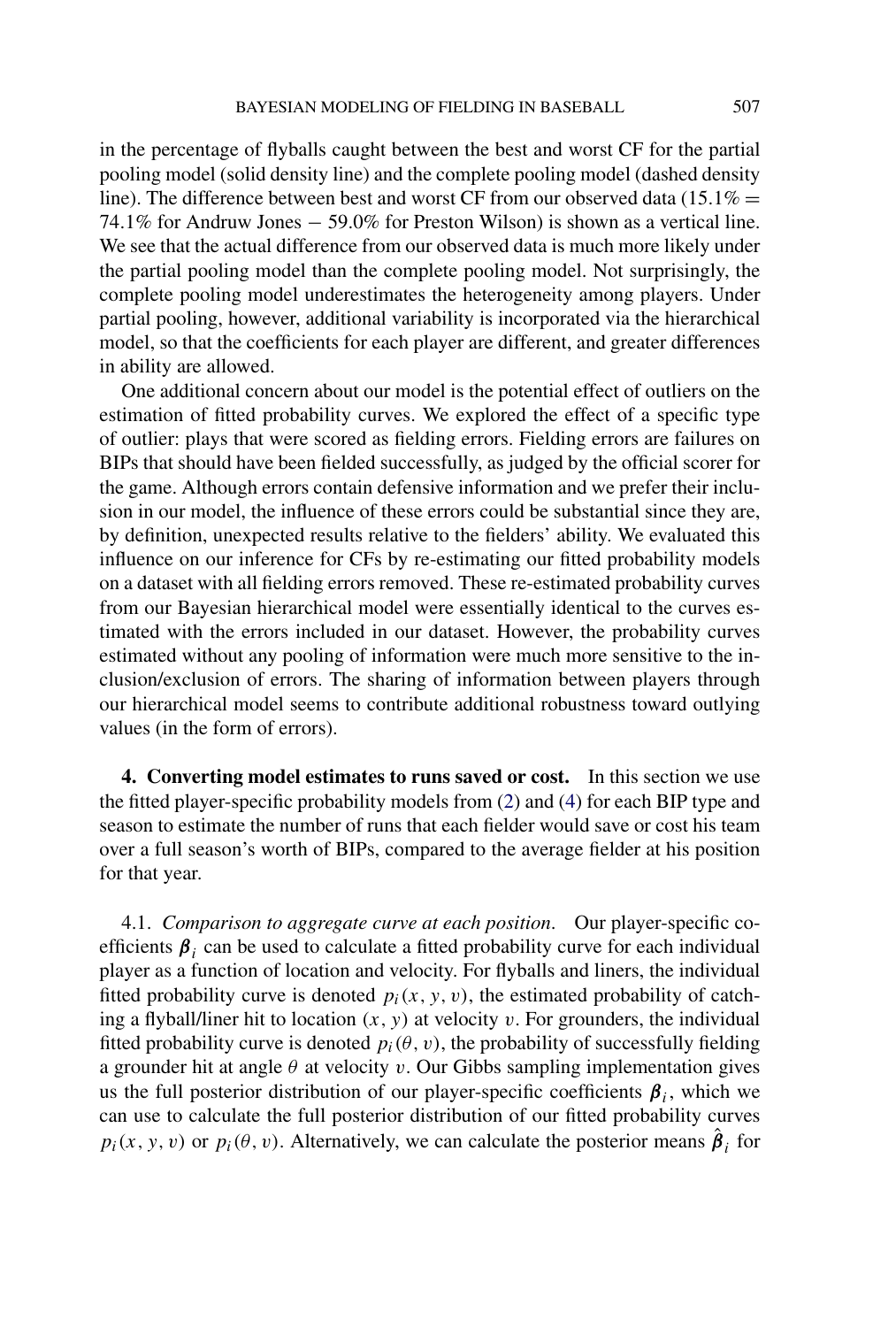<span id="page-17-0"></span>each  $\beta$ *i* vector, and use  $\hat{\beta}$ *i* to fit a single probability curve  $\hat{p}_i(x, y, v)$  or  $\hat{p}_i(\theta, v)$ for each player and BIP-type. For now, we focus on these single fitted probability curves,  $\hat{p}_i(x, y, v)$  or  $\hat{p}_i(\theta, v)$ , for each player. In Section [4.2](#page-18-0) below, we will return to an approach based on the full posterior distribution of each *βi*.

With these posterior mean fitted curves  $\hat{p}_i(x, y, v)$  or  $\hat{p}_i(\theta, v)$ , we can quantify the difference between players by comparing their individual probabilities of making an out relative to an average player at that position. The model for the average player can be calculated in several different ways. A single probit regression model can be fit to the observed data aggregated across all players at that position to calculate the maximum likelihood estimates  $\hat{\beta}_+$ , or we can use the posterior mean of the population parameters  $\hat{\mu}$ . These population parameters  $\hat{\beta}_+$  can be used to calculate a fitted curve  $\hat{p}_{+}(x, y, v)$  or  $\hat{p}_{+}(\theta, v)$  for the average player (for flyballs/liners or grounders, respectively). Figure 11 illustrates the comparison on grounder curves between the average model for the SS position and two individual fielders.

For each possible angle  $\theta$  and velocity  $v$ , we can calculate the difference  $[\hat{p}_i(\theta, v) - \hat{p}_+(\theta, v)]$  between fielder *i*'s probability of success and the average probability of success, which is the difference in height between the individual's curve and the average curve, given in Figure 11. A positive difference at a particular angle and velocity means that the individual player is making a higher proportion of successful plays than the average fielder on balls hit to that angle at that velocity. A negative difference means that the individual player is making a lower proportion of successful plays than the average fielder on balls hit to that angle

#### P(Success) for Everett, Jeter vs. average SS



FIG. 11. *Comparison of the grounder curves of two individual SSs*  $\hat{p}_i(\theta, v)$  *to the average SS curve*  $\hat{p}_{+}(\theta, v)$  *for velocity fixed at a moderate value of*  $v = 2$ .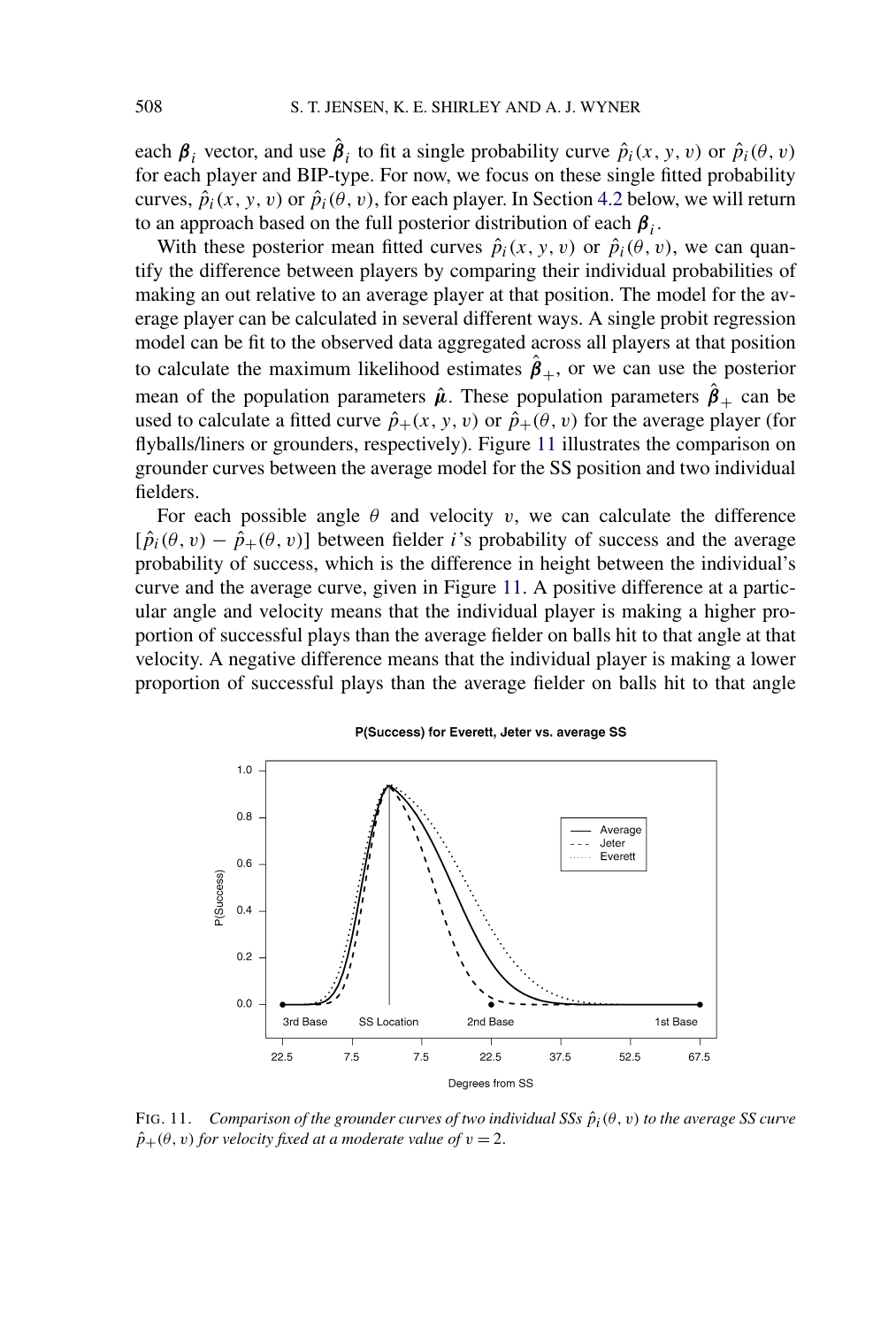<span id="page-18-0"></span>

FIG. 12. *Comparison of CF curve*  $\hat{p}_i(x, y, v)$  *for Jeremy Reed with average CF curve*  $\hat{p}_+(x, y, v)$ *for flyballs with velocity*  $v = 2$  *in* 2005. *Plot* (a) *shows the curves*  $\hat{p}_i(x, y, v)$  *vs.*  $\hat{p}_+(x, y, v)$  *as a function of distance moving forward from the CF location. Plot (b) shows the curves*  $\hat{p}_i(x, y, v)$ *vs.*  $\hat{p}_{+}(x, y, v)$  *as a function of distance moving backward from the CF location. Plot* (c) *shows a* 2-dimensional contour plot of  $[\hat{p}_i(x, y, v) - \hat{p}_+(x, y, v)]$ . Reed's probability of catching a ball is *roughly the same as the average player at short distances*, *but is about* 8*% larger at a distance of about* 100 *feet*. *Also*, *the difference in probability for Reed vs*. *the average CF is slightly larger for flyballs hit in the backward direction than for those hit in the forward direction*.

at that velocity. For our flyballs/liners models, the calculation is similar, except that we need to calculate these differences for all points around the fielder location in two dimensions. Figure 12 illustrates the comparison of probability curves between individual players and the average curve for the CF position for flyballs. For each possible location  $(x, y)$  and velocity  $v$ , we can calculate the difference  $[\hat{p}_i(x, y, v) - \hat{p}_+(x, y, v)]$  between fielder *i*'s probability of success and the average probability of success, which is the difference between the two surfaces shown in Figure 12.

4.2. *Weighted aggregation of individual differences*. The fielding curves  $\hat{p}_i(x, y, v)$  and  $\hat{p}_i(\theta, v)$  for individual players give us a graphical evaluation of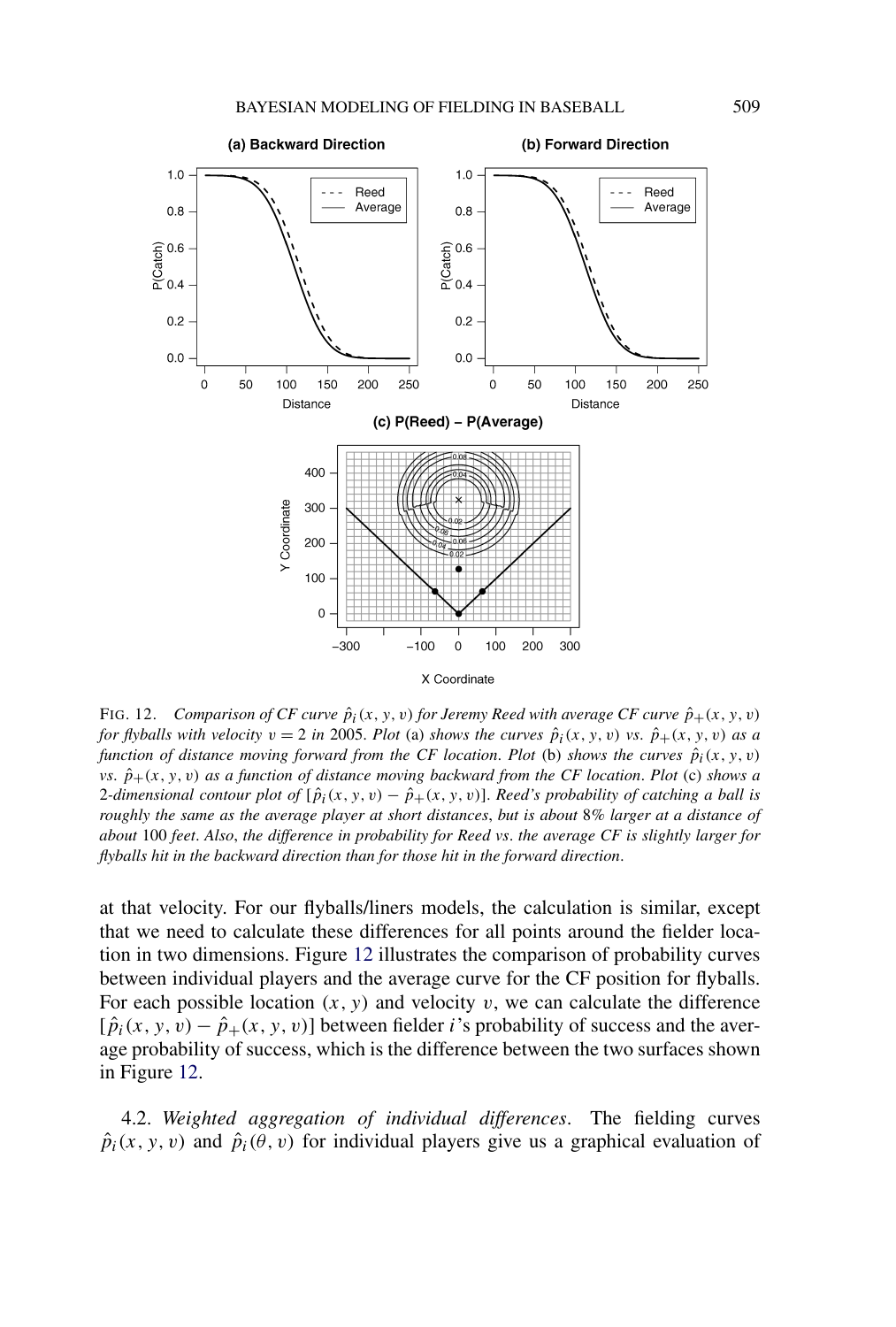their relative fielding quality. For example, it is clear from Figure [11](#page-17-0) that Adam Everett has above average range for a shortstop, whereas Derek Jeter has below average range for a shortstop. However, we are also interested in an overall numerical evaluation of each fielder which we will call "SAFE" for "Spatial Aggregate Fielding Evaluation." For flyballs or liners, one candidate value for each fielder *i* could be to aggregate the individual differences  $[\hat{p}_i(x, y, v) - \hat{p}_+(x, y, v)]$  over all coordinates  $(x, y)$  and velocities  $v$ . For grounders, the corresponding value would be the aggregation of individual differences  $[\hat{p}_i(\theta, v) - \hat{p}_+(\theta, v)]$  over all angles  $\theta$ and velocities *v*. These aggregations could be carried out by numerical integration over a fine grid of values. However, these simple integrations do not take into account the fact that some coordinates  $(x, y)$  or angles  $\theta$  have a higher BIP frequency during the course of a season. As we saw in Figure [1,](#page-2-0) the spatial distribution of BIPs over the playing field is extremely nonuniform. Let  $\hat{f}(x, y, v)$  be the kernel density estimate of the frequency with which flyballs/liners are hit to coordinate  $(x, y)$ , which is estimated separately for each velocity *v*. Let  $\hat{f}(\theta, v)$  be the kernel density estimate of the frequency with which grounders are hit to angle *θ*, which is estimated separately for each velocity *v*. Each fielder's overall value at a given coordinate or angle in the field should be weighted by the number of BIPs hit to that location, so that differences in ability between players in locations where BIPs are rare have little impact, and differences in ability between players in locations where BIPs are common have greater impact. Therefore, a more principled overall fielding value would be an integration weighted by these BIP frequencies,

$$
SAFE_i^{fly} = \int \hat{f}(x, y, v) \cdot [\hat{p}_i(x, y, v) - \hat{p}_+(x, y, v)] dx dy dv,
$$
  

$$
SAFE_i^{grd} = \int \hat{f}(\theta, v) \cdot [\hat{p}_i(\theta, v) - \hat{p}_+(\theta, v)] d\theta dv.
$$

As an illustration, plot (b) of Figure [13](#page-20-0) shows the density estimate of the angle of grounders (averaged over all velocities). However, these values are still unsatisfactory because we are not addressing the fact that each coordinate or angle in the field also has a different consequence in terms of the run value of an unsuccessful play. An unsuccessful play on a pop-up to shallow left field will not result in as many runs being scored, on average, as an unsuccessful play on a fly ball to deep right field. Likewise, a grounder that goes past the first baseman down the line will result in more runs scored, on average, than a grounder that rolls past the pitcher into center field. For flyballs and liners, we estimate the run consequence of an unsuccessful play at each  $(x, y)$ -location in the field by first estimating two-dimensional kernel densities separately for the three different hitting events: singles, doubles and triples. We can do this using our data, in which the result of each BIP that was not fielded successfully was recorded in terms of the base that the batter reached on that BIP, which is either first, second or third base. For each  $(x, y)$ -coordinate in the field and velocity  $v$ , we use these kernel densities to calculate the relative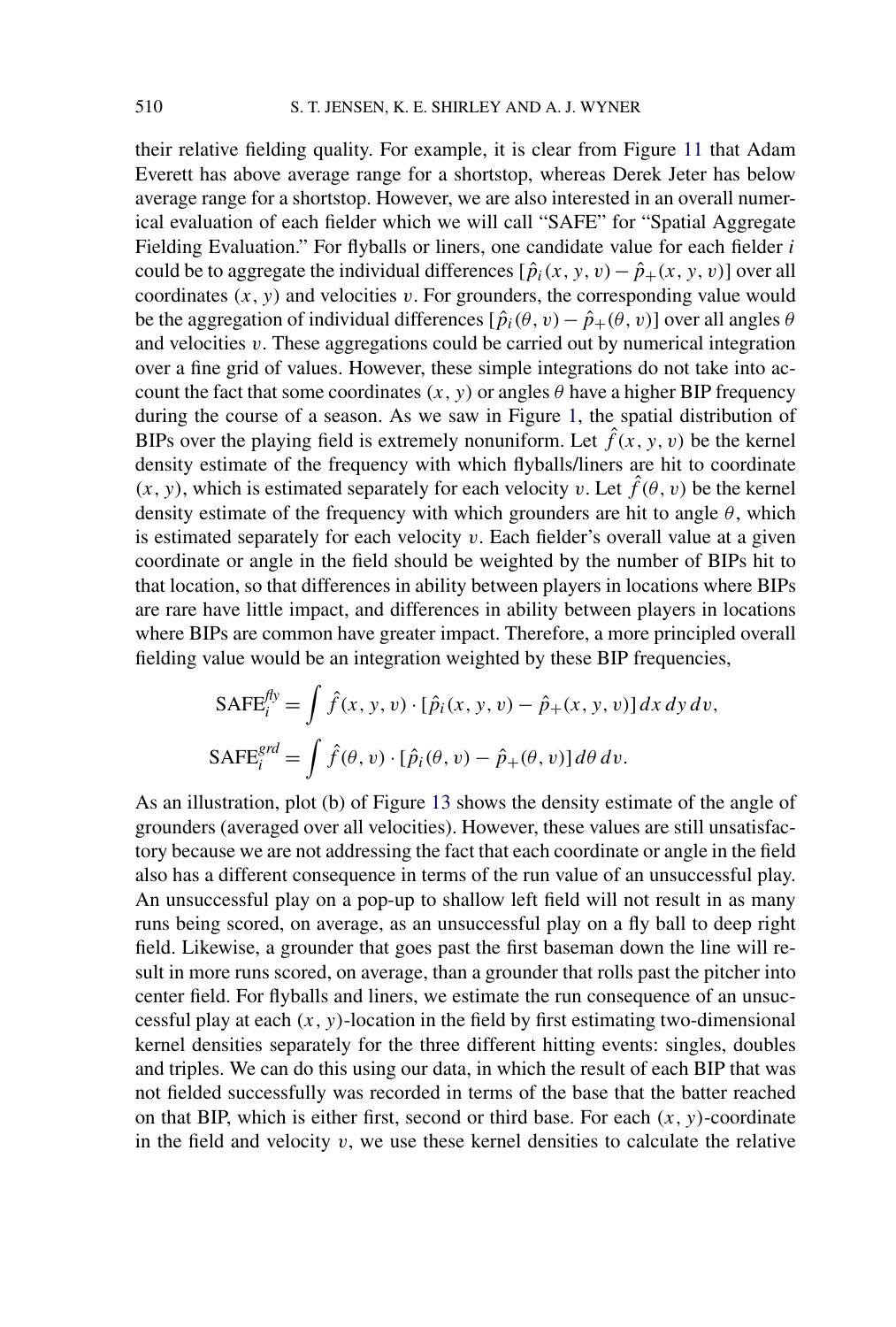<span id="page-20-0"></span>

FIG. 13. *Components of our SAFE aggregation*, *using grounders to the SS position as an example*. *Piot* (a) gives the individual grounder curve  $\hat{p}_i(\theta, v)$  for Derek Jeter along with the the average *grounder curve*  $\hat{p}_{+}(\theta, v)$  *across all SSs for velocity fixed at a moderate value of*  $v = 2$ . *Plot* (b) *shows the density estimate of the BIP frequency for all grounders as a function of angle* (*averaged over all velocities*). *Plot* (c) *gives the run consequence for grounders with velocity*  $v = 2$  *as a function of angle*. *Note the inflated consequence of grounders hit along the first and third base lines*. *Plot* (d) *gives the shared responsibility of the SS on grounders as a function of the angle*, *with a fixed velocity*  $v = 2$ .

frequency of each hitting event to each  $(x, y)$ -coordinate in the field with velocity *v*. We label these relative frequencies  $(\hat{r}_1(x, y, v), \hat{r}_2(x, y, v), \hat{r}_3(x, y, v))$  for singles, doubles, and triples, respectively. We then calculate the run consequence for each coordinate and velocity as a function of these relative frequencies:

(9) 
$$
\hat{r}_{tot}(x, y, v) = 0.5 \cdot \hat{r}_1(x, y, v) + 0.8 \cdot \hat{r}_2(x, y, v) + 1.1 \cdot \hat{r}_3(x, y, v).
$$

The coefficients in this function come from the classical "linear weights" [\[Thorn](#page-29-0) [and Palmer](#page-29-0) [\(1993\)](#page-29-0)] that give the run consequence for each type of hit. These linear weights are calculated by tabulating over many seasons the average number of runs scored whenever each type of batting event occurs. From the original analysis by Palmer [\[Thorn and Palmer](#page-29-0) [\(1993\)](#page-29-0)], 0.5 runs scored on average when a single was hit, 0.8 runs scored on average when a double was hit and 1.1 runs scored on average when a triple was hit. Weighting by the relative frequencies of these three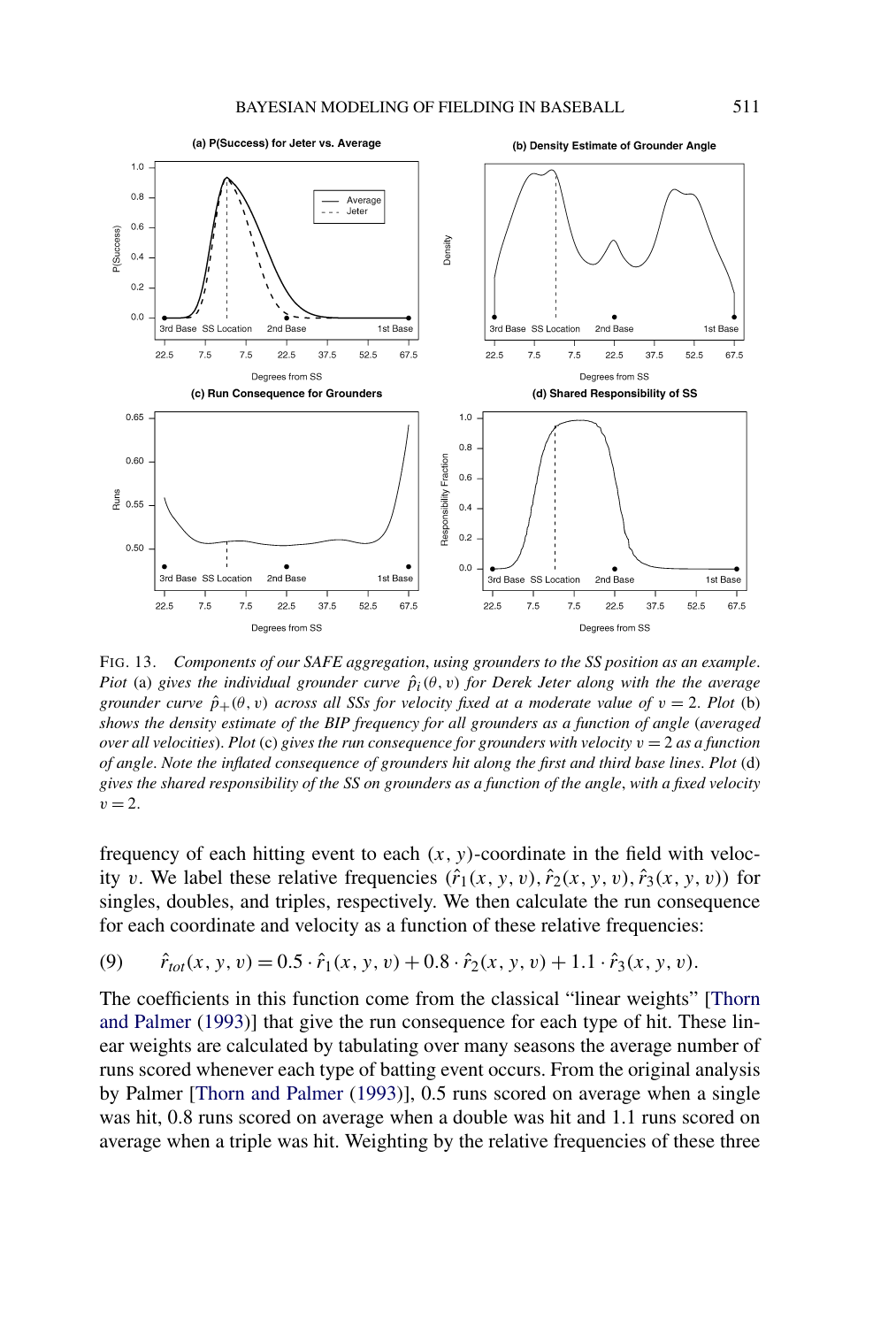<span id="page-21-0"></span>events in equation [\(9\)](#page-20-0) gives the average number of runs scored for a BIP that is not caught at every *(x,y)*-coordinate and velocity *v*. An analogous procedure produces a run consequence  $\hat{r}_{tot}(\theta, v)$  for grounders at each angle  $\theta$  and velocity *v*. As an example, plot (c) of Figure [13](#page-20-0) gives the run consequence for grounders hit as a function of angle at a velocity of  $v = 2$ . Most grounders hit toward the middle of the field that are not fielded successfully result in singles, which have an average run value of 0.5. Only down the first and third base lines do grounders sometimes result in doubles or triples, which inflates their average run consequence. We incorporate the run consequence for each coordinate/angle as additional weights in our numerical integration,

$$
SAFEifly = \int \hat{f}(x, y, v) \cdot \hat{r}_{tot}(x, y, v) \cdot [\hat{p}_i(x, y, v) - \hat{p}_+(x, y, v)] dx dy dv,
$$
  
\n
$$
SAFEigrd = \int \hat{f}(\theta, v) \cdot \hat{r}_{tot}(\theta, v) \cdot [\hat{p}_i(\theta, v) - \hat{p}_+(\theta, v)] d\theta dv.
$$

In addition to run consequence, we must take into account that neighboring fielders should share the credit and blame for successful and unsuccessful plays. As an example, the difference between the abilities of two center fielders is irrelevant at a location on the field where the right fielder will always make the play. We estimate a "shared responsibility" vector for each coordinate and velocity on the field, labeled as  $\hat{\mathbf{s}}(x, y, v)$  for flyballs/liners. At each coordinate  $(x, y)$  and velocity *v*, we calculate the relative frequency of successful plays made by fielders at each position, and these relative frequencies are collected in the vector  $\hat{\mathbf{s}}(x, y, v)$ . The vector  $\hat{\mathbf{s}}(x, y, v)$  has seven elements, which is the number of valid positions for flys/liners in Table [1.](#page-3-0) Similarly, we estimate a shared responsibility vector for each angle and velocity on the field, labeled as  $\hat{\mathbf{s}}(\theta, v)$  for grounders. At each angle  $\theta$ and velocity  $v$ , we calculate the relative frequency of successful plays made by fielders at each position, and these relative frequencies are collected in the vector  $\hat{\mathbf{s}}(\theta, v)$ . The vector  $\hat{\mathbf{s}}(\theta, v)$  has four elements, which is the number of valid positions for grounders in Table [1.](#page-3-0) Plot (d) of Figure [13](#page-20-0) gives an example of the shared responsibility of the SS position as a function of the angle, for grounders with velocity  $v = 2$ . The shared responsibility at each grid point for a particular player  $i$  with position  $pos_i$  is incorporated into their SAFE value,

$$
\text{SAFE}_{i}^{\text{fly}} = \int \hat{f}(x, y, v) \cdot \hat{r}_{\text{tot}}(x, y, v) \cdot \hat{s}_{\text{pos}_i}(x, y, v)
$$

$$
\cdot [\hat{p}_i(x, y, v) - \hat{p}_+(x, y, v)] dx dy dv,
$$

(11) 
$$
\text{SAFE}_{i}^{grd} = \int \hat{f}(\theta, v) \cdot \hat{r}_{tot}(\theta, v) \cdot \hat{s}_{pos_i}(\theta, v) \cdot [\hat{p}_i(\theta, v) - \hat{p}_+(\theta, v)] d\theta dv.
$$

Figure [13](#page-20-0) gives an illustration of the different components of our SAFE integration, using SS grounders as an example. The overall SAFE*<sup>i</sup>* value for a particular player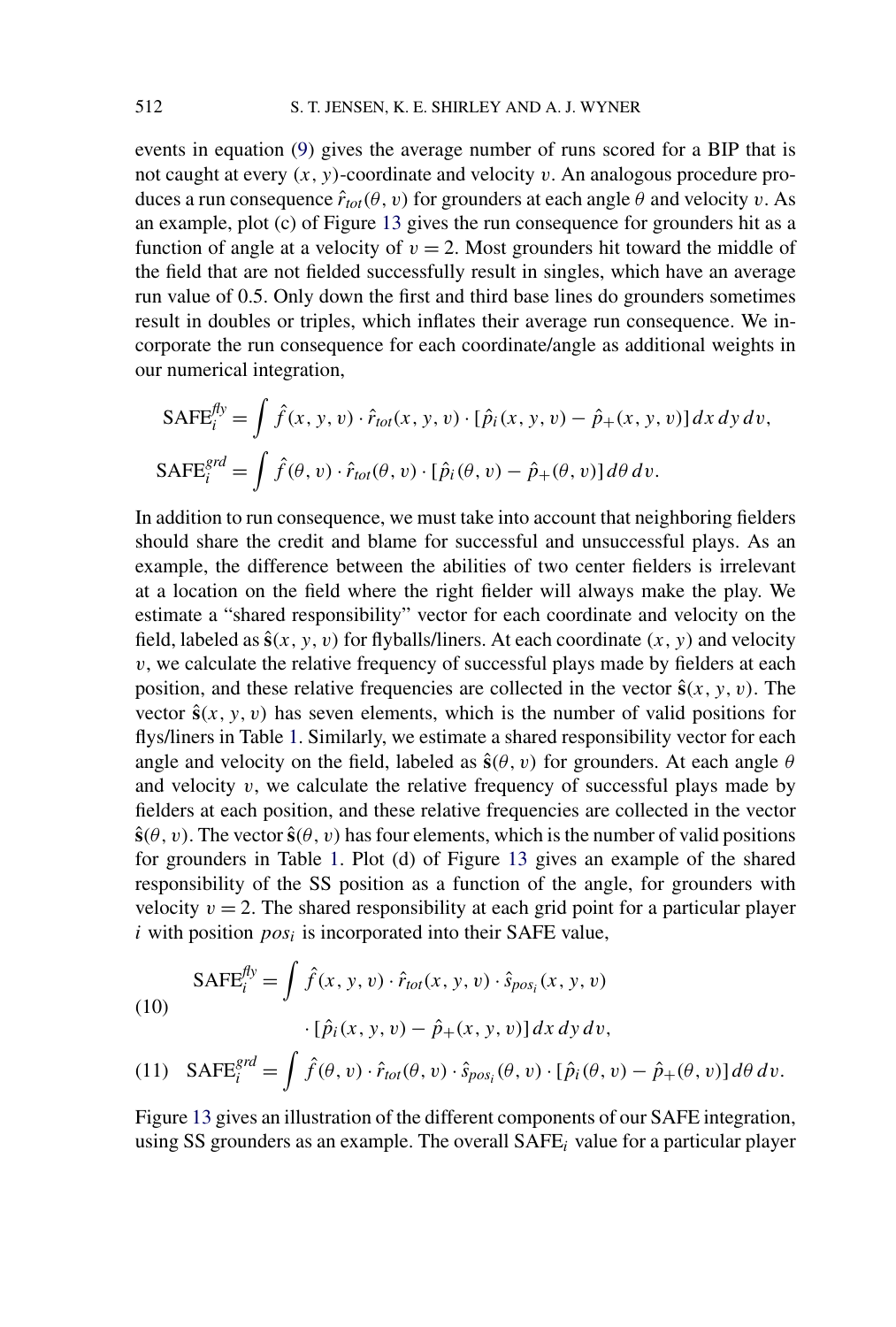<span id="page-22-0"></span>*i* is the sum of the SAFE values for each BIP type for that player's position:

(12) 
$$
SAFE_i = SAFE_i^{fly} + SAFE_i^{linear} \qquad \text{for outfields,}
$$

(13) 
$$
SAFE_i = SAFE_i^{fly} + SAFE_i^{linear} + SAFE_i^{grd} \qquad \text{for infields.}
$$

However, as noted in Section [4.1,](#page-16-0) there is no need to focus SAFE integration only on a single fitted curve  $\hat{p}_{+}(x, y, v)$  or  $\hat{p}_{+}(\theta, v)$  when we have the full posterior distribution of  $\beta$ <sup>*i*</sup> for each player. Indeed, a more principled approach would be to calculate the integrals [\(10\)](#page-21-0)–[\(11\)](#page-21-0) separately for each sampled value of  $\beta$ <sup>*i*</sup> from our Gibbs sampling implementation, which would give us the full posterior distribution of SAFE values for each player. In Section 5 below, we compare different individual players based upon the posterior distributions of their SAFE values.

**5. SAFE results for individual fielders.** Using the procedure described in Section [4,](#page-16-0) we calculated the full posterior distribution of SAFE*<sup>i</sup>* for each fielder separately for each of the 2002–2005 seasons. We will compare these posterior distributions by examining both the posterior mean and the 95% posterior interval of SAFE*<sup>i</sup>* for different players. The full set of year-by-year posterior means of SAFE*<sup>i</sup>* for each player are available for download at our project website:

## <http://stat.wharton.upenn.edu/~stjensen/research/safe.html>*.*

Several fielders can have SAFE values at multiple positions in a particular year, or may have no SAFE values at all if their play was limited due to injury or retirement. In the remainder of this section we focus our attention on the best and worst individual player-years of fielding performance at each position. For each position, we focus only on players who played regularly by restricting our attention to player-years where the individual player faced more than 500 balls-in-play at that position. The following results are not sensitive to other reasonable choices for this BIP threshold.

In Table [2](#page-23-0) we give the ten best and worst player-years at each outfield position in terms of the posterior mean of the SAFE*<sup>i</sup>* values. In addition to the posterior mean of SAFE*i*, we also give the 95% posterior interval. Since each year is evaluated separately for each player, particular players can appear multiple times in Table [2.](#page-23-0) Clearly, the best fielders have positive SAFE values, indicating a positive run contribution relative to the average fielder over the course of an entire season. The worst fielders have a corresponding negative run contribution relative to the average fielder over the course of an entire season.

The magnitude of these run contributions in Table [2](#page-23-0) are generally lower than the values obtained by previous fielding methods, such as UZR. One reason for these smaller magnitudes is the shrinkage toward the population mean imposed by our hierarchical model (Section [2.5\)](#page-6-0). We also see in Table [2](#page-23-0) that the magnitudes of the CF position are generally higher than the LF or RF positions, due to the increased number of BIPs hit toward the CF position. Another general observation from the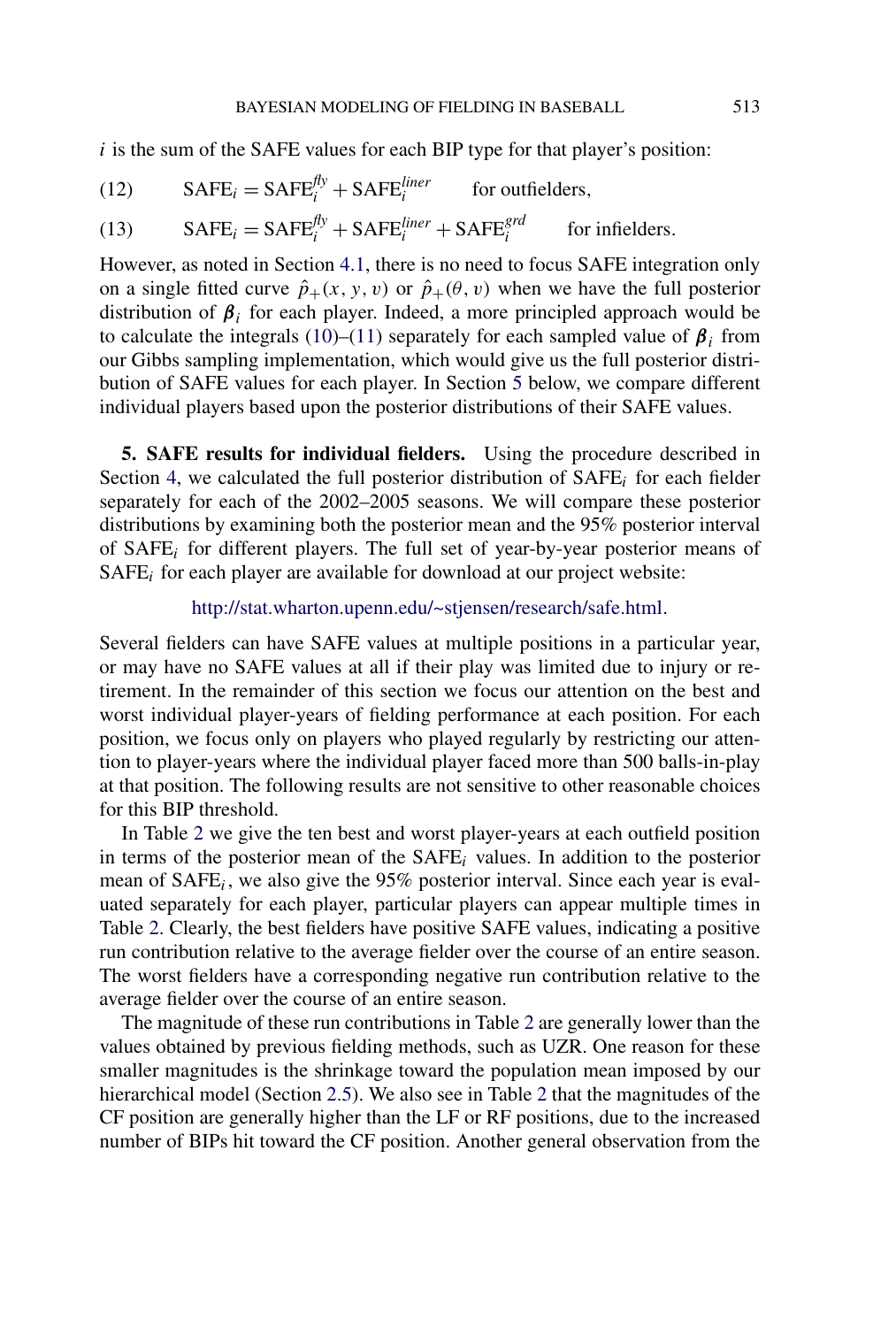<span id="page-23-0"></span>

|                         | Ten best left fielders |                           | Ten best center fielders |                          |                          | Ten best right fielders |               |                          |
|-------------------------|------------------------|---------------------------|--------------------------|--------------------------|--------------------------|-------------------------|---------------|--------------------------|
| Name and year           | Post.<br>mean          | $95\%$ post.<br>interval  | Name and year            | Post.<br>mean            | $95\%$ post.<br>interval | Name and year           | Post.<br>mean | $95\%$ post.<br>interval |
| C. Crisp, 05            | 11.2                   | (4.1, 17.8)               | A. Jones, 05             | 11.8                     | (2.2, 20.7)              | J. Guillen, 05          | 6.5           | (1.8, 11.8)              |
| C. Crawford, 03         | 8.5                    | (1.1, 15.4)               | J. Edmonds, 05           | 10.1                     | $(-0.5, 20.5)$           | R. Hidalgo, 02          | 6.4           | $(-2.4, 14.1)$           |
| S. Stewart, 02          | 8.1                    | (0.2, 16.5)               | D. Erstad, 03            | 10.0                     | $(-1.2, 20.7)$           | J. D. Drew, 04          | 6.1           | $(-0.5, 13.1)$           |
| C. Crawford, 02         | 7.7                    | $(-1.3, 18.6)$            | C. Patterson, 04         | 9.8                      | (1.9, 17.9)              | B. Abreu, 02            | 5.6           | $(-1.6, 13.2)$           |
| C. Crawford, 04         | 7.6                    | (1.7, 13.2)               | D. Roberts, 03           | 9.6                      | (1.2, 18.9)              | J. Cruz, 03             | 5.5           | $(-1.1, 11.2)$           |
| B. Wilkerson, 03        | 7.5                    | $(-3.2, 16.6)$            | A. Rowand, 02            | 9.2                      | $(-0.6, 20.3)$           | D. Mohr, 02             | 5.5           | $(-3.2, 15.5)$           |
| P. Burrell, 02          | 6.8                    | $(-0.2, 14.8)$            | A. Jones, 03             | 9.1                      | (3.2, 17.1)              | S. Sosa, 04             | 5.1           | $(-1.6, 14.0)$           |
| P. Burrell, 03          | 6.6                    | $(-0.9, 14.0)$            | M. Cameron, 03           | 8.9                      | (0.3, 17.1)              | A. Kearns, 02           | 4.7           | $(-6.8, 16.1)$           |
| S. Podsednik, 05        | 6.3                    | (0.4, 14.2)               | A. Jones, 04             | 8.5                      | $(-1.2, 18.3)$           | J. Guillen, 03          | 4.6           | $(-1.6, 11.7)$           |
| L. Gonzalez, 02         | 5.9                    | $(-3.4, 13.5)$            | A. Jones, 02             | 7.9                      | (0.6, 15.8)              | X. Nady, 03             | 4.6           | $(-4.5, 13.4)$           |
| Ten worst left fielders |                        | Ten worst center fielders |                          | Ten worst right fielders |                          |                         |               |                          |
| Name and year           | Mean                   | 95% interval              | Name and year            | Mean                     | 95% interval             | Name and year           | Mean          | 95% interval             |
| M. Cabrera, 05          | $-10.1$                | $(-18.0, -0.4)$           | B. Williams, 05          | $-14.2$                  | $(-23.4, -5.3)$          | G. Sheffield, 05        | $-14.7$       | $(-21.6, -9.5)$          |
| M. Ramirez, 05          | $-9.7$                 | $(-18.4, -0.8)$           | B. Williams, 04          | $-13.2$                  | $(-24.5, -3.1)$          | V. Diaz. 05             | $-6.7$        | $(-14.9, 2.1)$           |
| B. Higginson, 02        | $-7.6$                 | $(-14.0, -0.6)$           | K. Griffey Jr., 04       | $-12.5$                  | $(-24.4, -1.3)$          | B. Abreu, 05            | $-6.7$        | $(-12.3, 0.0)$           |
| L. Bigbie, 03           | $-6.9$                 | $(-15.1, 1.5)$            | D. Roberts, 05           | $-9.8$                   | $(-21.0, 2.2)$           | J. Dye, 02              | $-5.7$        | $(-14.9, 2.4)$           |
| R. Ibanez, 03           | $-6.4$                 | $(-12.8, 0.9)$            | C. Beltran, 05           | $-7.5$                   | $(-16.9, 2.8)$           | G. Sheffield, 04        | $-5.6$        | $(-11.2, 0.0)$           |
| A. Dunn, 05             | $-6.1$                 | $(-11.2, 1.1)$            | J. Damon, 04             | $-7.3$                   | $(-14.4, -0.1)$          | B. Trammell, 02         | $-5.5$        | $(-15.7, 7.6)$           |
| H. Matsui, 05           | $-5.9$                 | $(-12.4, -0.2)$           | C. Sullivan, 05          | $-7.2$                   | $(-20.8, 6.5)$           | M. Ordonez, 02          | $-5.4$        | $(-13.0, 1.0)$           |

M. Ramirez, 04 <sup>−</sup>5*.*6 (−14*.*8, 0.1) B. Williams, 03 <sup>−</sup>7*.*0 (−15*.*5, 1.1) J. Dye, 05 <sup>−</sup>4*.*9 (−10*.*1, 1.0) H. Matsui, 04 <sup>−</sup>5*.*5 (−11*.*5, <sup>−</sup>2*.*0) J. Hammonds, 02 <sup>−</sup>6*.*9 (−15*.*1, 1.9) A. Huff, 03 <sup>−</sup>4*.*6 (−14*.*2, 6.6) C. Floyd, 04 <sup>−</sup>4*.*8 (−11*.*1, 2.4) G. Anderson, 04 <sup>−</sup>6*.*3 (−14*.*5, 3.4) M. Cabrera, 04 <sup>−</sup>4*.*0 (−10*.*3, 2.6)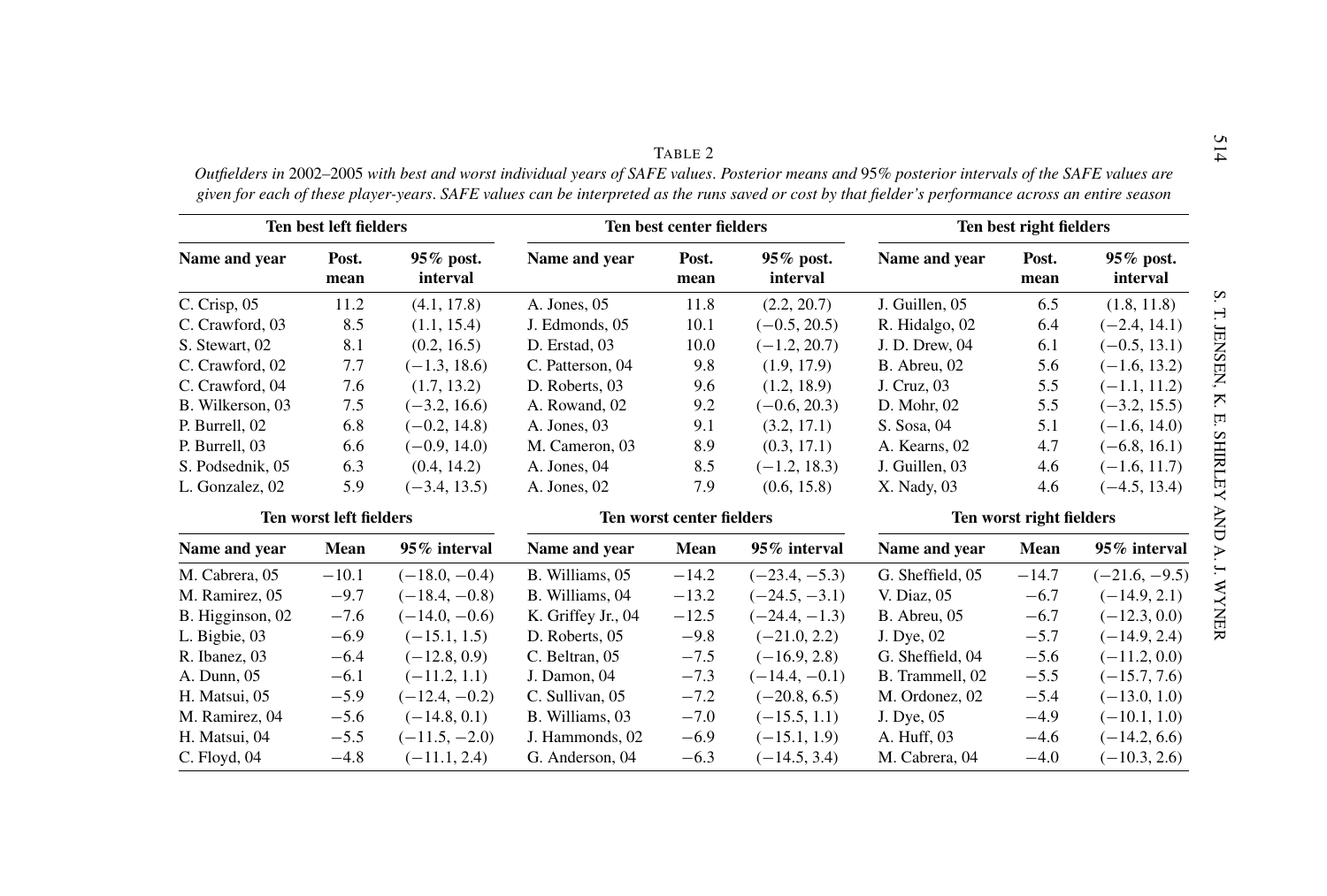results is the heterogeneity not only in the posterior means of SAFE*<sup>i</sup>* but also in the posterior variance of SAFE*i*, as indicated by the width of the 95% posterior intervals. Indeed, even among these best/worst players (in terms of the posterior mean), we see some posterior intervals that contain zero, whereas other fielders have SAFE*<sup>i</sup>* intervals that are entirely above or below average.

We also examine the ten best and worst infielders at each position, where the values for corner infielders (1B and 3B) are given in Table 3 and the values for middle infielders (2B and SS) are given in Table [4.](#page-25-0) We again see a substantial difference in the magnitude of the top runs saved/cost by fielders between the different infield positions. Shortstops and second baseman have generally larger SAFE values because of the much greater number of BIPs hit to their position compared to first and third base. This increased BIP frequency to the middle infield positions seems

| TABLE 3                                                                                       |
|-----------------------------------------------------------------------------------------------|
| Corner Infielders in 2002–2005 with best and worst individual years of SAFE values. Posterior |
| means and 95% posterior intervals of the SAFE values are given for each of these              |
| player-years. SAFE values can be interpreted as the runs saved or                             |
| cost by that fielder's performance across an entire season                                    |

| Ten best 1B player-years |      |               | Ten best 3B player-years   |      |                |
|--------------------------|------|---------------|----------------------------|------|----------------|
| Name and year            | Mean |               | 95% interval Name and year | Mean | 95% interval   |
| Ken Harvey, 2003         | 5.0  | (1.5, 8.0)    | Hank Blalock, 2003         | 10.0 | (4.2, 16.5)    |
| Doug Mientkiewicz, 2003  | 3.4  | $(-1.2, 6.5)$ | Sean Burroughs, 2004       | 8.9  | (3.4, 14.2)    |
| Ben Broussard, 2003      | 3.2  | (1.6, 4.9)    | David Bell, 2002           | 7.4  | (1.7, 13.3)    |
| Eric Karros, 2002        | 2.6  | $(-3.2, 7.5)$ | Scott Rolen, 2004          | 7.4  | (1.9, 12.1)    |
| Darin Erstad, 2005       | 2.2  | $(-0.8, 4.9)$ | Damian Rolls, 2003         | 7.2  | (0.1, 13.6)    |
| Todd Helton, 2002        | 2.2  | $(-3.6, 7.2)$ | Craig Counsell, 2002       | 6.9  | (0.9, 12.7)    |
| Mike Sweeney, 2002       | 2.0  | $(-2.6, 6.1)$ | Placido Polanco, 2002      | 5.6  | (0.3, 12.1)    |
| Mark Teixeira, 2005      | 1.7  | $(-1.0, 4.9)$ | David Bell, 2005           | 5.6  | $(-0.2, 9.3)$  |
| Scott Spiezio, 2003      | 1.4  | $(-1.2, 4.6)$ | Bill Mueller, 2002         | 5.4  | $(-3.4, 12.6)$ |
| Nick Johnson, 2005       | 1.2  | $(-2.0, 4.1)$ | Adrian Beltre, 2002        | 5.3  | $(-0.4, 11.2)$ |

| Ten worst 1B player-years |  |
|---------------------------|--|
|---------------------------|--|

**Ten worst 1B player-years Ten worst 3B player-years**

| Name and year        |        | Mean 95% interval Name and year              | Mean 95% interval      |
|----------------------|--------|----------------------------------------------|------------------------|
| Fred McGriff, 2002   |        | $-6.4$ $(-9.4, -2.8)$ Travis Fryman, 2002    | $-9.4$ $(-15.2, -4.4)$ |
| Mo Vaughn, 2002      |        | $-5.1$ $(-9.7, -0.3)$ Fernando Tatis, 2002   | $-8.1$ $(-14.2, -2.0)$ |
| J. T. Snow, 2002     |        | $-4.8$ $(-10.1, -0.3)$ Michael Cuddyer, 2005 | $-7.3$ $(-11.4, -2.9)$ |
| Ryan Klesko, 2003    |        | $-4.4$ $(-8.7, -0.3)$ Eric Munson, 2003      | $-7.1$ $(-12.4, -2.8)$ |
| Carlos Delgado, 2005 |        | $-4.2$ $(-7.8, -0.8)$ Mike Lowell, 2003      | $-6.8$ $(-13.6, -1.6)$ |
| Steve Cox, 2002      |        | $-4.0$ $(-8.3, -0.3)$ Wes Helms, 2004        | $-6.2$ $(-13.8, 3.4)$  |
| Carlos Delgado, 2002 |        | $-4.0$ $(-8.2, 0.1)$ Tony Batista, 2002      | $-6.1$ $(-11.1, -0.9)$ |
| Matt Stairs, 2005    | $-3.9$ | $(-8.3, -0.3)$ Todd Zeile, 2002              | $-5.8$ $(-11.9, -0.7)$ |
| Jason Giambi, 2003   |        | $-3.8$ $(-7.4, -0.2)$ Chris Truby, 2002      | $-5.2$ $(-11.7, 1.0)$  |
| Jeff Conine, 2003    |        | $-3.2$ $(-6.1, 0.3)$ Mike Lowell, 2002       | $-4.8$ $(-10.1, 0.8)$  |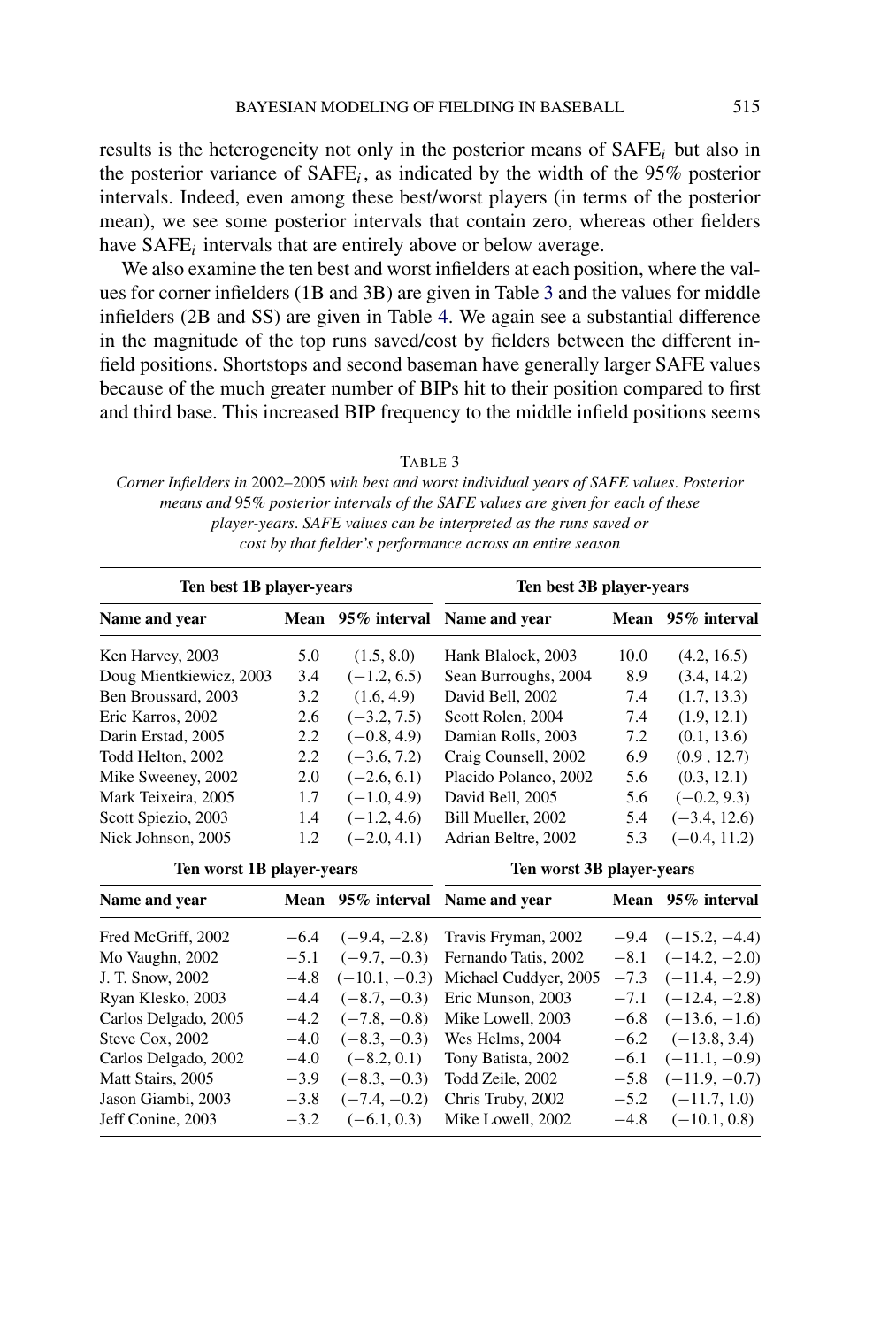#### TABLE 4

<span id="page-25-0"></span>*Middle Infielders in* 2002*–*2005 *with best and worst individual years of SAFE values*. *Posterior means and* 95*% posterior intervals of the SAFE values are given for each of these player-years*. *SAFE values can be interpreted as the runs saved or cost by that fielder's performance across an entire season*

| Ten best 2B player-years  |         |                 | Ten best SS player-years  |         |                 |  |
|---------------------------|---------|-----------------|---------------------------|---------|-----------------|--|
| Name and year             | Mean    | 95% interval    | Name and year             | Mean    | 95% interval    |  |
| Junior Spivey, 2005       | 14.5    | (4.7, 27.1)     | Alex Rodriguez, 2003      | 13.5    | (3.5, 24.4)     |  |
| Chase Utley, 2005         | 10.8    | (3.1, 17.7)     | Adam Everett, 2005        | 11.5    | (1.8, 21.7)     |  |
| Craig Counsell, 2005      | 10.8    | (5.3, 18.0)     | Clint Barmes, 2005        | 10.8    | $(-0.6, 21.5)$  |  |
| Orlando Hudson, 2004      | 10.8    | (4.3, 16.4)     | Rafael Furcal, 2005       | 8.8     | $(-0.5, 18.6)$  |  |
| D'Angelo Jimenez, 2002    | 10.3    | $(-4.9, 21.6)$  | Adam Everett, 2003        | 8.7     | $(-0.2, 17.7)$  |  |
| Brandon Phillips, 2003    | 9.2     | $(-0.7, 19.2)$  | David Eckstein, 2003      | 8.7     | $(-4.1, 20.3)$  |  |
| Placido Polanco, 2005     | 9.0     | (2.9, 12.8)     | Bill Hall, 2005           | 8.5     | $(-4.5, 23.7)$  |  |
| Orlando Hudson, 2005      | 9.0     | (2.3, 14.8)     | Jason Bartlett, 2005      | 8.3     | $(-2.8, 20.4)$  |  |
| Mark Ellis, 2003          | 8.9     | $(-0.2, 18.5)$  | Jimmy Rollins, 2005       | 7.8     | $(-2.6, 16.9)$  |  |
| Brian Roberts, 2003       | 8.3     | $(-0.2, 17.3)$  | Alex Rodriguez, 2002      | 7.6     | $(-2.1, 16.5)$  |  |
| Ten worst 2B player-years |         |                 | Ten worst SS player-years |         |                 |  |
| Name and year             | Mean    | 95% interval    | Name and year             | Mean    | 95% interval    |  |
| Bret Boone, 2005          | $-15.4$ | $(-22.4, -8.1)$ | Derek Jeter, 2005         | $-18.5$ | $(-29.1, -9.2)$ |  |
| Luis Rivas, 2002          | $-13.8$ | $(-20.9, -6.4)$ | Michael Young, 2004       | $-15.6$ | $(-23.6, -7.2)$ |  |
| Enrique Wilson, 2004      | $-12.3$ | $(-18.9, -6.2)$ | Derek Jeter, 2003         | $-15.6$ | $(-24.8, -6.4)$ |  |
| Roberto Alomar, 2003      | $-12.1$ | $(-19.3, -4.6)$ | Jhonny Peralta, 2005      | $-11.4$ | $(-18.6, -3.5)$ |  |
| Miguel Cairo, 2004        | $-10.9$ | $(-17.9, -3.1)$ | Michael Young, 2005       | $-11.4$ | $(-20.1, -1.9)$ |  |
| Ricky Gutierrez, 2002     | $-9.1$  | $(-18.8, 2.3)$  | Derek Jeter, 2004         | $-10.3$ | $(-20.0, -2.1)$ |  |
| Luis Rivas, 2003          | $-9.0$  | $(-16.0, -0.9)$ | Deivi Cruz, 2003          | $-10.1$ | $(-17.7, 1.2)$  |  |
| Bret Boone, 2002          | $-9.0$  | $(-18.2, -1.5)$ | Angel Berroa, 2004        | $-10.0$ | $(-16.3, -2.4)$ |  |
| Jose Vidro, 2004          | $-8.8$  | $(-17.7, -2.5)$ | Derek Jeter, 2002         | $-10.0$ | $(-18.2, -3.6)$ |  |
| Luis Castillo, 2002       | $-8.7$  | $(-17.1, -0.4)$ | Rich Aurilia, 2002        | $-8.7$  | $(-16.6, 2.4)$  |  |

to more than compensate for the lower run consequence of missed catches up the middle, which are almost always singles, compared to missed catches down the first or third base line, which can often be doubles or even triples. There are also substantial differences in the posterior variance of the SAFE values, as indicated by the width of the 95% posterior intervals. As with outfielders, only a subset of the best/worst infielders (in terms of the posterior mean) have posterior intervals that exclude zero, suggesting that they are significantly different than average.

One example of a player that seems to be significantly worse than average is Derek Jeter, who has some of the worst SAFE values among all shortstops. The fielding performance of Derek Jeter has always been controversial: he has been awarded several gold gloves despite being considered to have poor range by most other fielding methods. Our extremely poor SAFE value for Derek Jeter is espe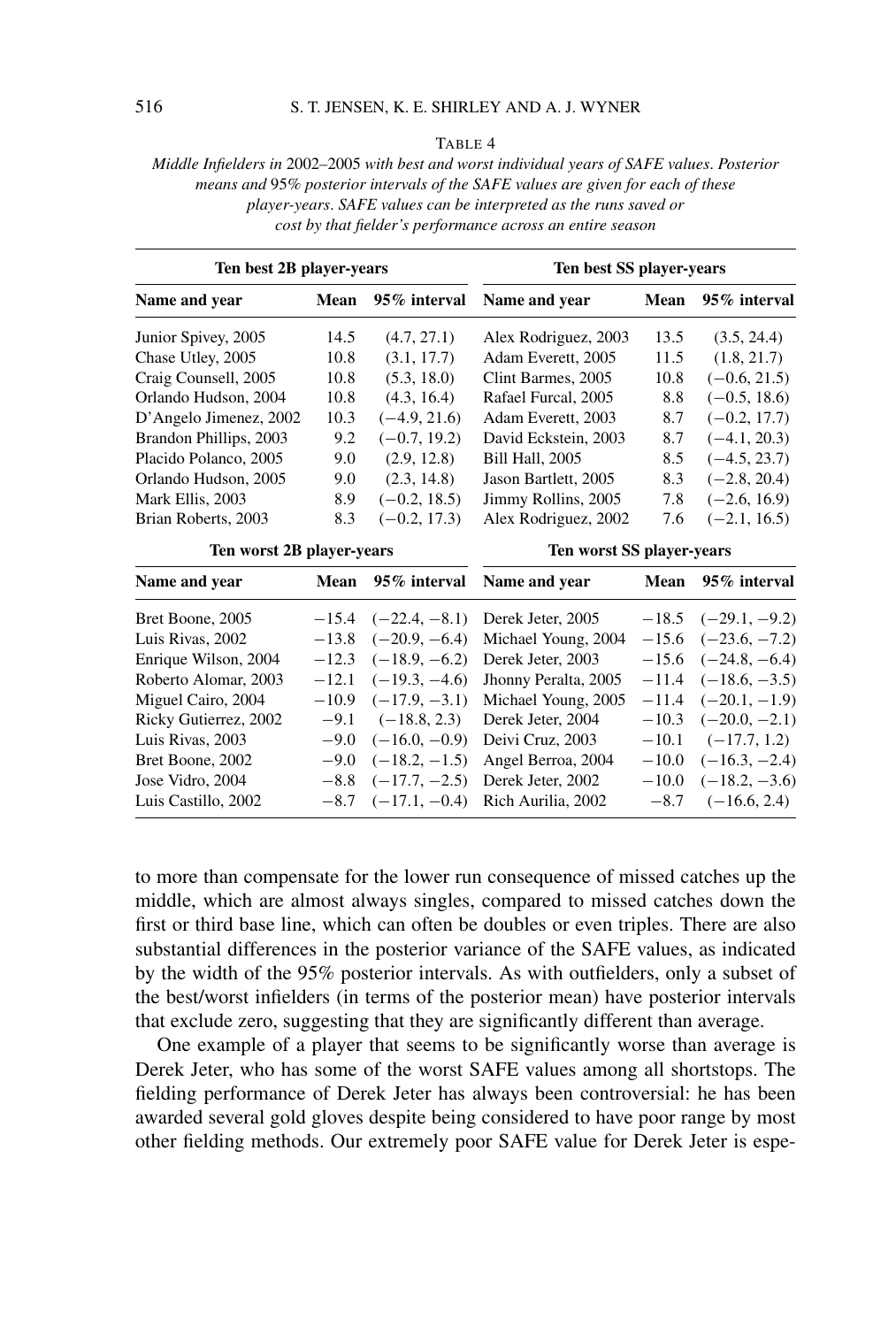<span id="page-26-0"></span>cially interesting since our results also suggest that Alex Rodriguez has some of the best SAFE values among shortstops, especially his 2003 season with the Texas Rangers. Our SAFE results seem to confirm the popular sabrmetric opinion that the New York Yankees have one of baseball's best defensive shortstops playing out of position in deference to one of the game's worst defensive shortstops. To complement these anecdotal evaluations of our results, we also compare our results to an external approach, UZR, in Section 6.

**6. Comparison to other approaches.** As mentioned in Section [1,](#page-0-0) a popular fielding measure is the Ultimate Zone Rating [\[Lichtman](#page-29-0) [\(2003\)](#page-29-0)] which also evaluates fielders on the scale of run saved/cost. In general, the magnitudes of our SAFE values are generally less than UZR because of the shrinkage imposed by our hierarchical model. In fairness, it should be noted that SAFE measures the expected number of runs saves/cost, while UZR tabulates the actual observations. However, we can still examine the correlation between the SAFE and UZR across players, which is done in Table 5 for the 423 players for which we have both SAFE and UZR values available. Note that only the 2002–2004 seasons are given because UZR values were not available for 2005. We see substantial variation between positions in terms of the correlation between SAFE and UZR. CF is the position with a high correlation, whereas 3B seems to have generally low correlation. There is also substantial variation within each position between each year. The consistency across years (or lack thereof) can be used as additional diagnostic measure for comparing our method to UZR. The problem with our comparison of methods is the lack of a gold-standard "truth" that can be used for external validation. However, one potential validation measure would be to examine the consistency of a player's SAFE value over time compared to UZR. Under the assumption that player ability is constant over time, the high consistency of a player's value over time would be indicative that our method is capturing true signal within the noise of player performance. We can measure consistency over time of SAFE with the

| <b>POS</b> | 2002  | 2003  | 2004  |
|------------|-------|-------|-------|
| 1B         | 0.401 | 0.608 | 0.100 |
| 2B         | 0.284 | 0.238 | 0.422 |
| 3B         | 0.257 | 0.180 | 0.351 |
| CF         | 0.609 | 0.546 | 0.635 |
| LF         | 0.513 | 0.608 | 0.253 |
| RF         | 0.410 | 0.469 | 0.392 |
| SS         | 0.460 | 0.177 | 0.146 |
| Total      | 0.397 | 0.440 | 0.317 |

TABLE 5 *Correlation between SAFE and UZR for each fielding position*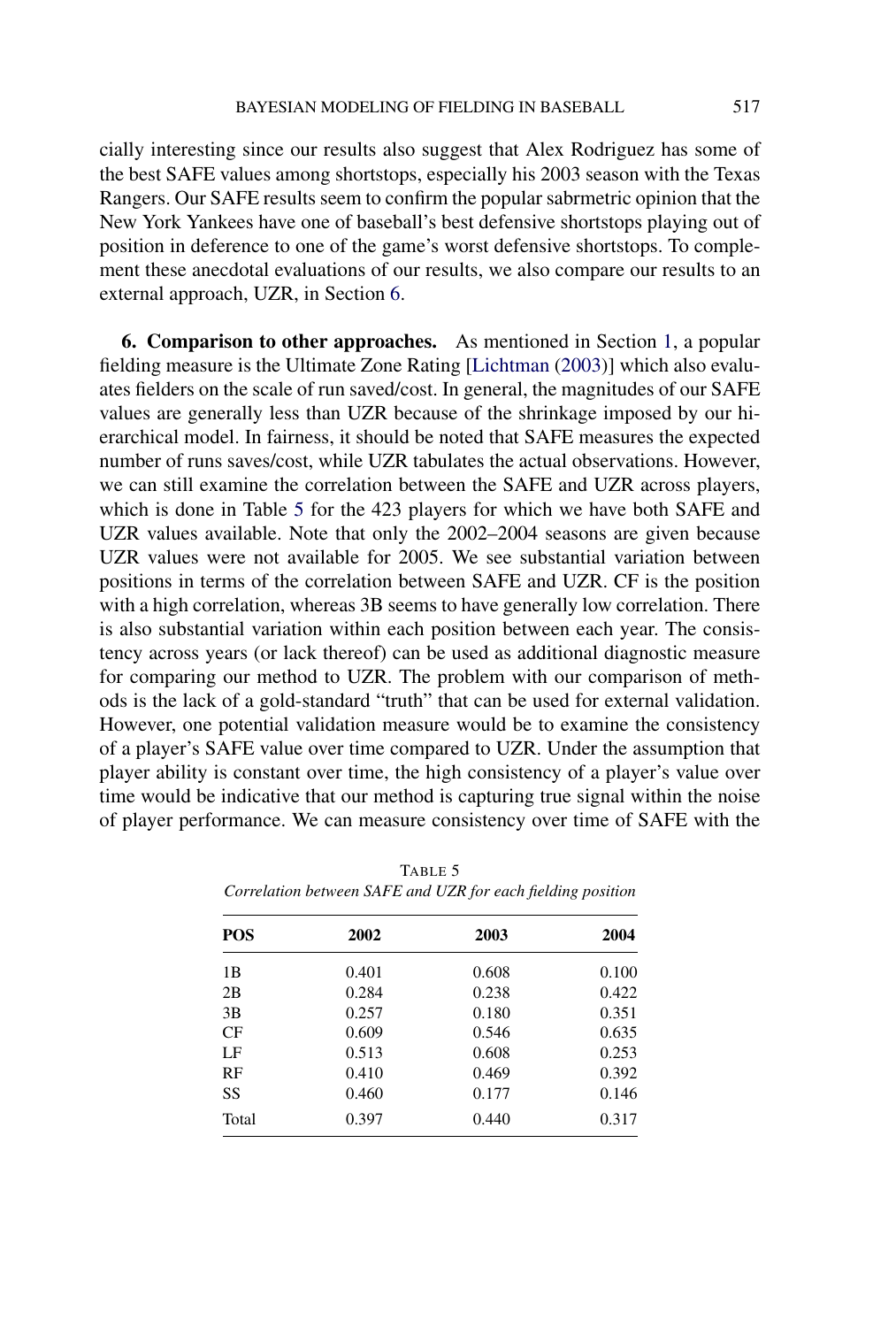| <b>POS</b> | <b>SAFE</b> | <b>UZR</b> | DIFF     |
|------------|-------------|------------|----------|
| 1 B        | 0.287       | 0.390      | $-0.103$ |
| 2B         | 0.051       | 0.111      | $-0.060$ |
| 3B         | 0.503       | 0.376      | 0.127    |
| SS         | $-0.030$    | 0.247      | $-0.277$ |
| CF         | 0.525       | 0.285      | 0.240    |
| LF         | 0.594       | 0.548      | 0.045    |
| RF         | 0.444       | 0.468      | $-0.023$ |
| Total      | 0.372       | 0.369      | 0.003    |

<span id="page-27-0"></span>TABLE 6 *Between year correlation for SAFE and UZR for each fielding position*

correlation of our SAFE measures between years, as well the corresponding correlations between years of the UZR values. In Table 6 we give the correlation between the 2002 and 2003 seasons for both SAFE and UZR values, as well as the difference between these correlations. We see that overall our SAFE method does well compared to UZR, with a slightly higher overall correlation. However, there is substantial differences in performance between the different positions. The SAFE method does very well in the outfield positions, especially in CF where the correlation for our SAFE values is almost twice as high as the UZR values. However, SAFE does not perform as well in the infield positions, especially the SS position, where SAFE has a much lower correlation compared to UZR. One exception to the poor performance among infielders is the 3B position, where our SAFE values have a substantially higher correlation than UZR. We also examined the correlation between more distant years (2002 and 2004) and, as expected, the correlations are not as high for either the SAFE or UZR measures. The general conclusion from these comparisons is that our SAFE method is competitive with the popular previous method, UZR, and out-performs UZR for several positions, especially in the outfield.

An alternate way to handle the longitudinal aspect of the data would be to model the evolution of a player's fielding ability from year to year using an additional parameter or set of parameters. This type of approach has been used previously by [Glickman and Stern](#page-29-0) [\(1998\)](#page-29-0) to model longitudinal data in professional football, and could potentially allow for the modeling of a trend in the fielding ability of a baseball player across years.

**7. Discussion.** We have presented a hierarchical Bayesian probit model for estimation of spatial probability curves for individual fielders as a function of location and velocity data. Our analysis is based on data with much higher resolution of BIP location than the large zones of methods such as UZR. Our approach is model-based, which means that each player's performance is represented by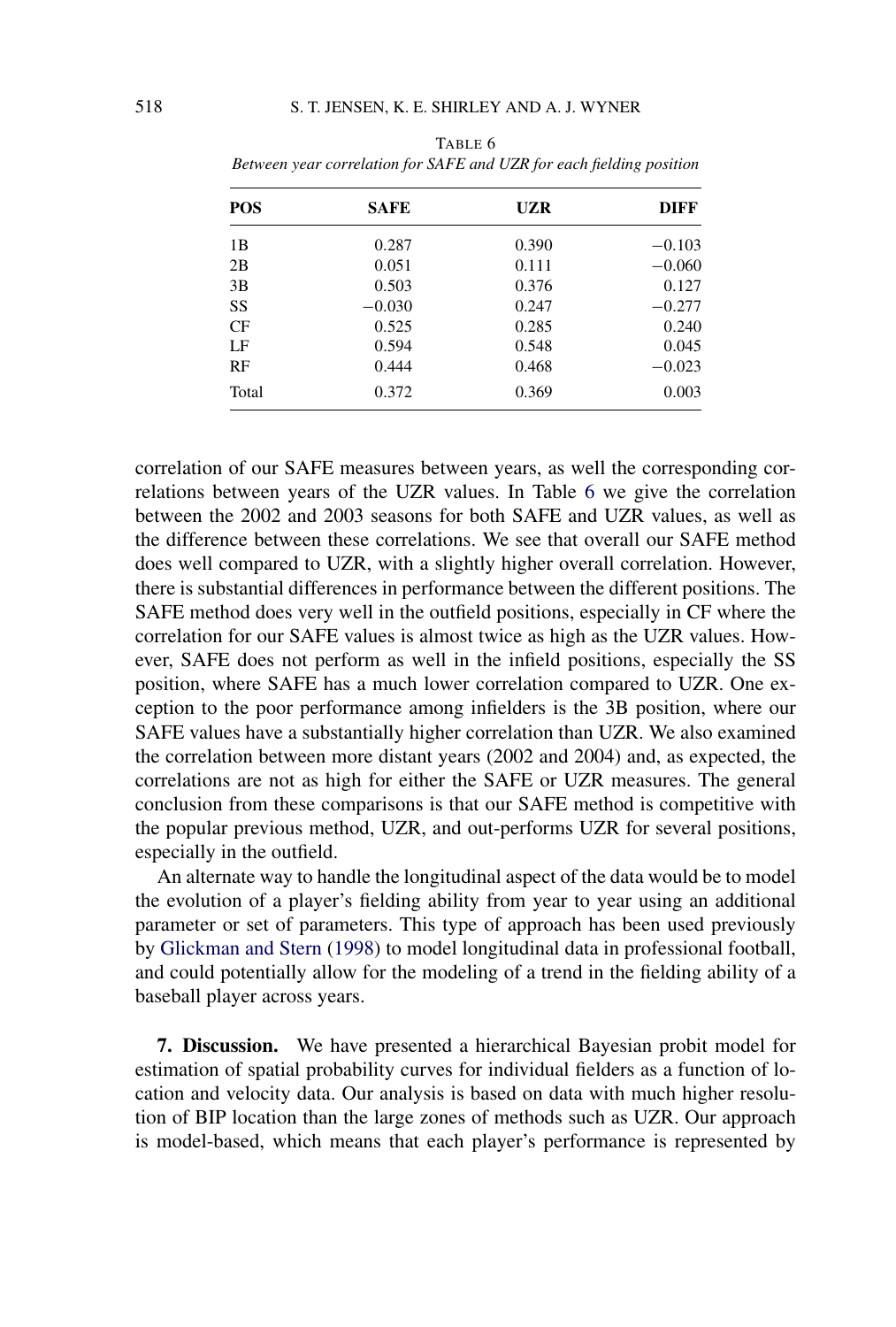<span id="page-28-0"></span>a probability function with estimated parameters. One benefit of this model-based approach is that the probability of making an out is a smooth function of location in the field, which is not true for other methods. This smoothing makes the resulting estimates of our analysis less variable, since we are essentially sharing information between all points near to a fielder. Our probit models are nested within a Bayesian hierarchical structure that allows for sharing of information between fielders at a position. We have evaluated the shrinkage of curves imposed by our hierarchical model, which is intended to give improved signal for players with low sample sizes as well as reduced sensitivity to outliers, as discussed in Section [3.](#page-7-0)

We aggregate the differences between individual player curves to produce an overall measure of fielder quality which we call SAFE: spatial aggregate fielding evaluation. Our player rankings are reasonable, and when compared to previous fielding methods, namely, UZR, our SAFE values have superior consistency across years in several positions. SAFE does perform inconsistently across seasons for several other positions, especially in the infield, which merits further investigation and modeling effort. However, we note that by looking at consistency between years as a validation measure, we are assuming that player ability is actually constant over time, which may not be the case for many players. It is also worth noting that our current analysis does not take into account differences in the geography of the playing field for different parks, which could impact our outfielder evaluations. Our SAFE numerical integrations are made over a grid of points that assume the maximal park dimensions, but individual park dimensions can be quite different, with the most dramatic example being the left-field in Fenway Park. Whether or not these differences in park dimensions have a noticeable effect on our fielding evaluation will be the subject of future research.

**Acknowledgments.** Our data from Baseball Info Solutions was made available through a generous grant from ESPN Magazine. We thank Dylan Small and Andrew Gelman for helpful comments and discussion.

## SUPPLEMENTARY MATERIAL

**Gibbs sampling implementation** (DOI: [10.1214/08-AOAS228SUPP;](http://dx.doi.org/10.1214/08-AOAS228SUPP) .pdf). We provide details of our Markov chain Monte Carlo implementation, which is based on the Gibbs sampling [\[Geman and Geman](#page-29-0) [\(1984\)](#page-29-0)] and the data augmentation approach of Albert and Chib (1993).

### **REFERENCES**

ALBERT, J. H. and CHIB, S. (1993). Bayesian analysis of binary and polychotomous response data. *J. Amer. Statist. Assoc.* **88** 669–679. [MR1224394](http://www.ams.org/mathscinet-getitem?mr=1224394)

BIS (2007). Baseball info solutions. Available at [www.baseballinfosolutions.com](http://www.baseballinfosolutions.com).

DEWAN, J. (2006). *The Fielding Bible*. ACTA Sports, Skokie, IL.

GELMAN, A. (2006). Prior distributions for variance parameters in hierarchical models. *Bayesian Anal.* **1** 515–533. [MR2221284](http://www.ams.org/mathscinet-getitem?mr=2221284)